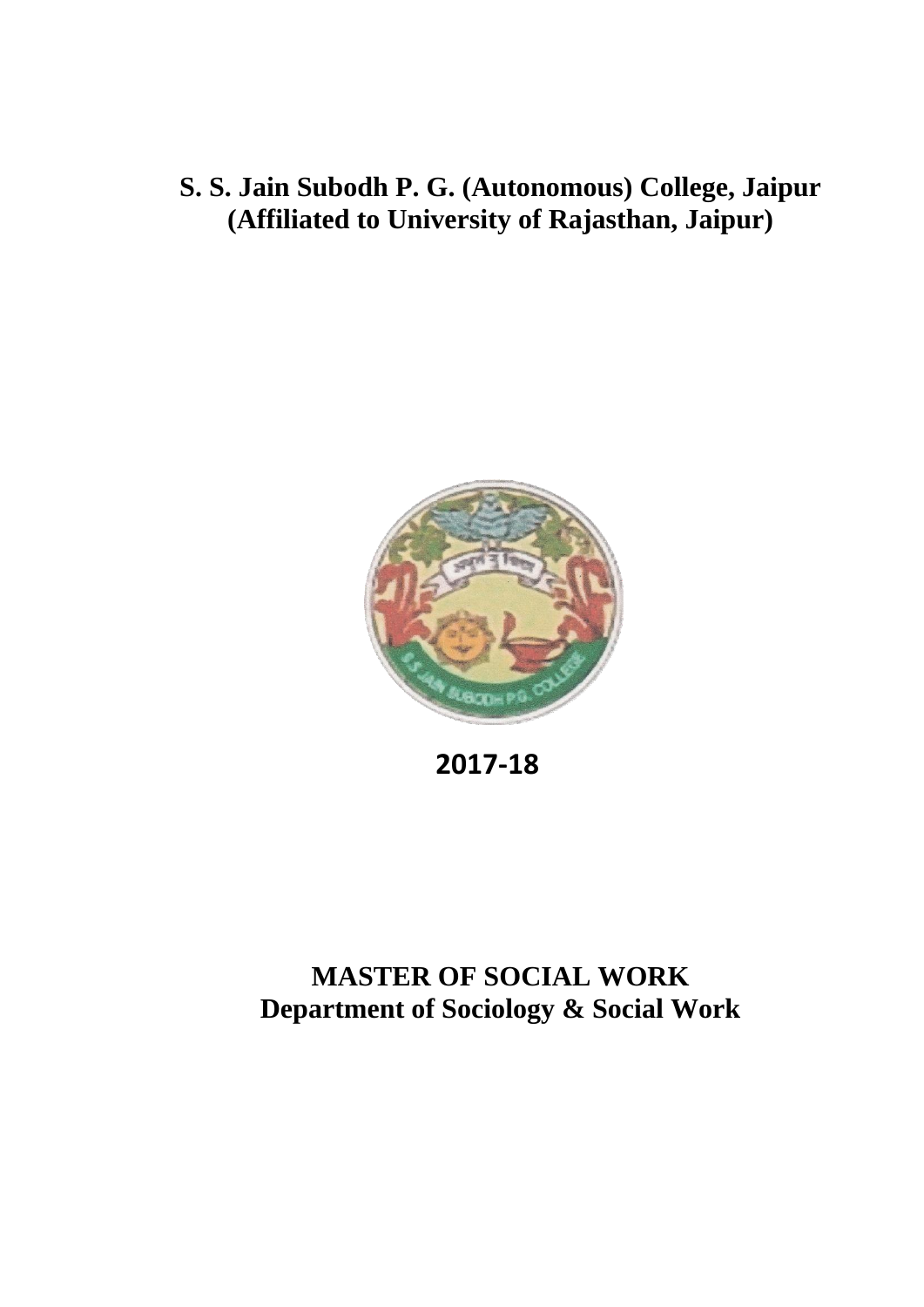The **Master of Social Work (MSW)** is a [master's degree](https://en.wikipedia.org/wiki/Master%27s_degree) in the field of Social Science. MSW is considered a professional degree with specializations and is offered by a number of universities. Our objective in introducing this course is to:

- Familiarize students with the core values and philosophy of social work profession and enable them to imbibe these values into their professional self.
- Enable them to understand and differentiate social work and other related terms.
- Facilitate an understanding of the context of emergence of social work as a profession.
- Develop an understanding of the nature of social work practices in different settings.

## **Scheme of examination**

The Department of MSW offers full-time M.A. Degree (four semesters) in Social Work with eighteen papers in total, out of which fourteen papers are compulsory and four are elective. Each theory paper will be of three-hour duration with maximum 100 marks (70- External, 30- Internal); in Fieldwork component, the distribution of marks would be 60 for the report and 40 for Viva Voce.

Note: Each question paper shall consist of two parts. The distribution of marks will be as follows:

**Part A** shall contain 10 (ten) questions carrying 1 (one) mark each (20) words).

**Part B** shall contain 3 (three) lengthy questions with internal choice, carrying 20 marks each.

The scheme of examination for I, II semesters is as follows:

| Paper                 | $IA*$<br>M.M. | <b>EOSE</b><br>M.M. | <b>Maximum</b><br><b>Marks</b> |
|-----------------------|---------------|---------------------|--------------------------------|
| <b>Theory Paper</b>   | 30            | 70                  | 100                            |
| <b>Theory Paper</b>   | 30            | 70                  | 100                            |
| <b>Theory Paper</b>   | 30            | 70                  | 100                            |
| Field work Report and | Viva Voce     | Field               |                                |
| viva voce             |               | Report              |                                |
|                       | 40            | 60                  | 100                            |
| <b>Grand Total</b>    |               |                     |                                |

\* **On the basis of average of two internal assessment.**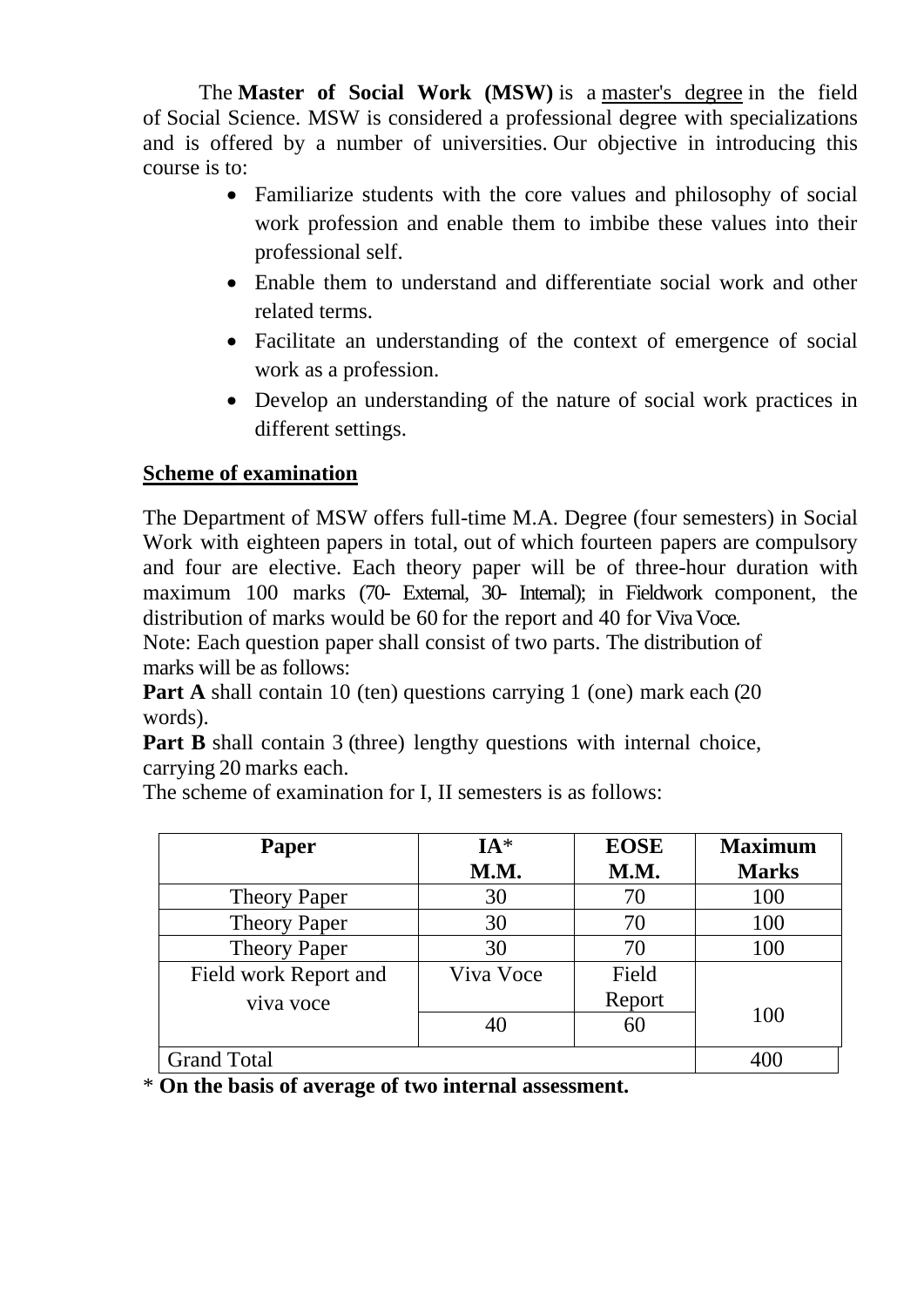The scheme of examination for III  $&$  IV semesters is as follows:

| <b>Paper</b>          | $IA*$     | <b>EOSE</b> | <b>Maximum</b> |
|-----------------------|-----------|-------------|----------------|
|                       | M.M.      | M.M.        | <b>Marks</b>   |
| <b>Theory Paper</b>   | 30        | 70          | 100            |
| <b>Theory Paper</b>   | 30        | 70          | 100            |
| <b>Theory Paper</b>   | 30        | 70          | 100            |
| <b>Elective Paper</b> | 30        | 70          | 100            |
| Field work Report and | Viva Voce | Field       |                |
| viva voce             |           | Report      |                |
|                       |           | 60          | 100            |
| <b>Grand Total</b>    |           |             | 500            |

\* **On the basis of average of two internal assessment.**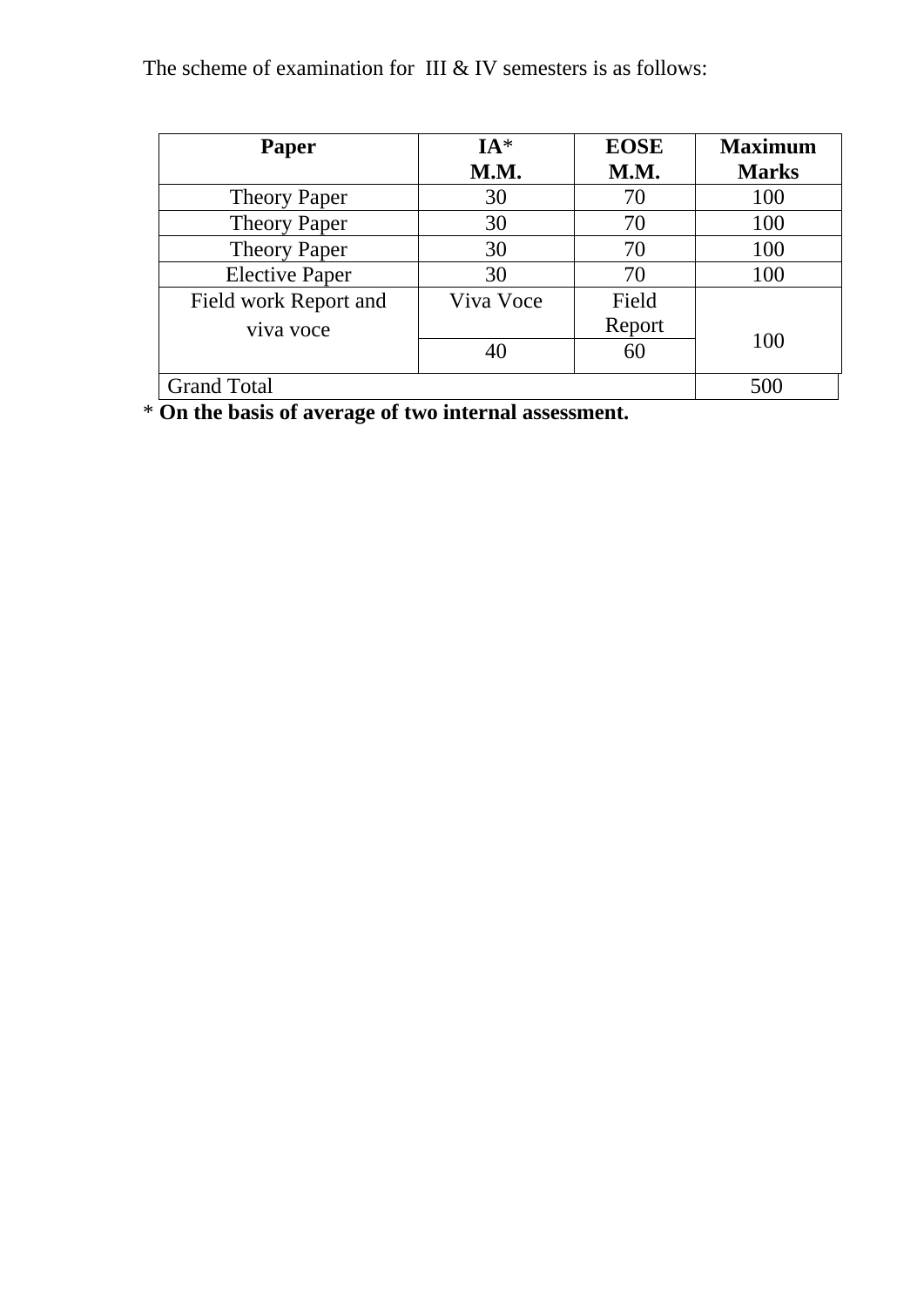#### **Courses for Semester — I**

#### **Compulsory Courses**

Paper 01 - Introduction to Social Work Paper 02 - Society and Human Behaviour Paper 03 - Social Work with Communities Paper 04 **- Fieldwork Practicum**

#### **Courses for Semester — II**

#### **Compulsory Courses**

Paper 01 - Social Case Work

Paper 02 - Social Work with Groups

Paper 03 - Research Methods in Social Work

Paper 04- **Fieldwork Practicum**

#### **Courses for Semester — III**

#### **Compulsory Courses**

Paper 01 -Indian Society: Issues and Challenges Paper 02 -Social Welfare Administration and Welfare Services Paper 03- Urban world and Social work

#### **Elective Courses**

# **The student will have to opt for any one out of the following:**

Paper (E) 04 A- Environment and Social Work Paper (E)04 B- Occupational Social Work Paper 05**- Fieldwork Practicum**

#### **Courses for Semester — IV**

#### **Compulsory Courses**

Paper 01 - Human Resource Management (HRM) Paper 02 - Health Care Social Work Practice Paper 03 - Rural Community Development

#### **Elective Courses**

# **The student will have to opt for any one out of the following:**

Paper (E) 04A-Women's Welfare& Social Legislation Paper (E) 04B- Social Work with Elderly Paper 05**- Fieldwork Practicum**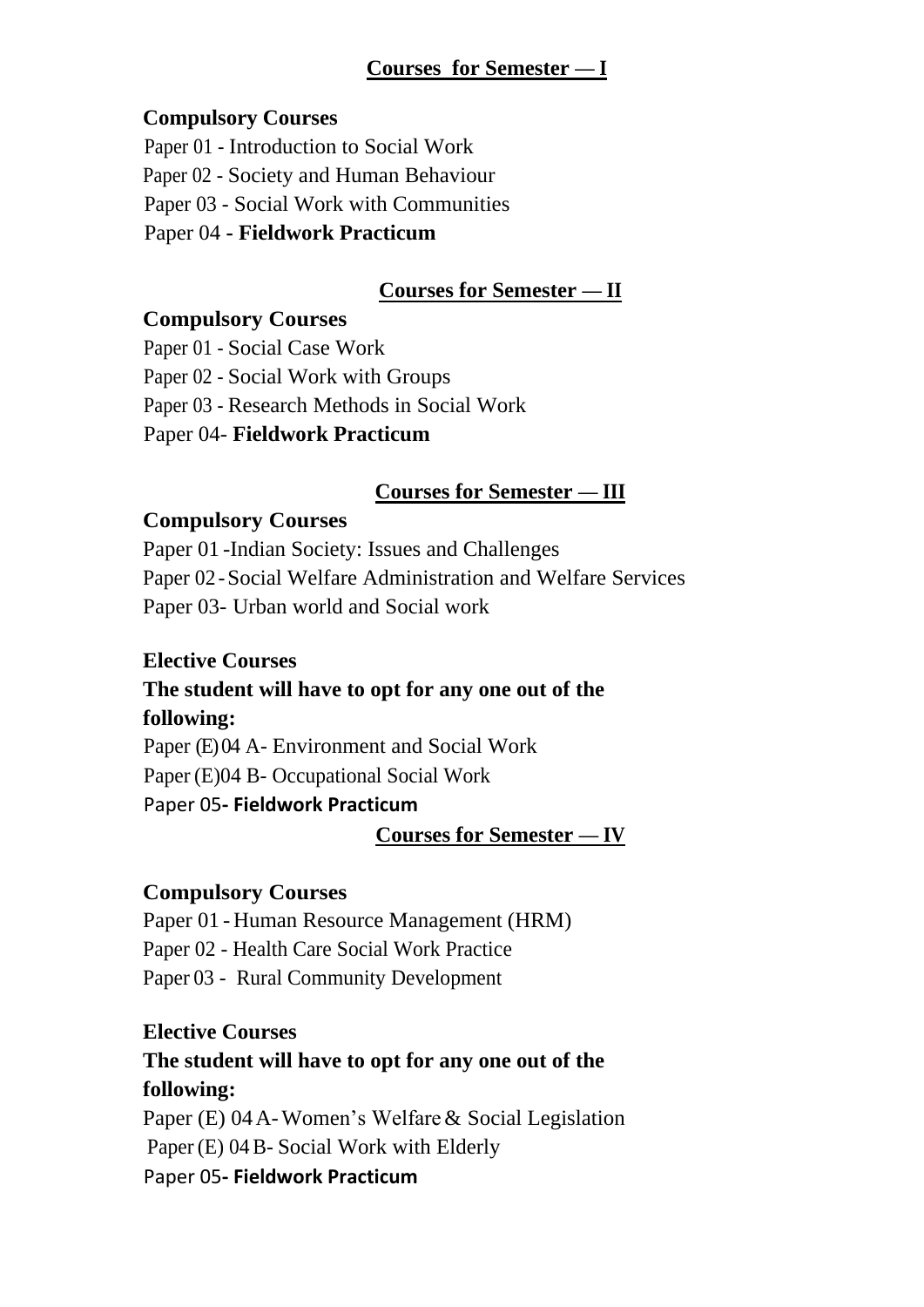#### **Paper 01 — Introduction to Social Work**

#### **Unit-I**

- Social work: Nature, Goals and Processes, Methods of Social Work Intervention
- Theoretical Perspective for Social Work Practice: an Introduction.
- Development of Professional Social Work in U.K.,U.S.A.,India

#### **Unit-II**

- Social Service Traditions and Social Reform Movements in India.
- Contribution of Mahatma Gandhi, Jawahar Lal Nehru, Bheem Rao Ambedkar and Jyotiba Phule to social change, Social Reform and Social Reconstruction.
- Sarvodya Movement: Concept, Contribution of Vinoba Bhave and Jaya Prakash Narayan.

## **Unit-III**

- Basic Requirements of the Profession: Present State of Social Work as a Profession in India
- Role of Social Workers, Competencies for Social Work
- Professional Social Work and its Relationship with Voluntary Action, Social Services, Social Reform, Social Movement, Social Welfare, Social Development, Social Justice and Human Rights.

- 1. Dubois, B.Miley & K.K., *Social Work: An Empowering Profession*, London : Allyn & Bacon., 2002.
- 2. Akanshsha, *Introducation to Social Work and Practice in India*, Akanshsha Publishing House, 2011.
- 3. सिंह, प्रो. सुरेन्द्र, वर्मा, प्रो. आर.बी.एस., भारत में समाज कार्य का क्षेत्र, 'न्यू रॉयल बुक कम्पनी बाल्मीकि मार्ग, लाल बाग, लखनऊ, 2011
- 4. पाण्डेय , तेजस्कर, संगीता, समाज कार्य के क्षेत्र, भारत प्रकाशन–17 अशोक मार्ग श्याम कम्पयूटर अकादमी, लखनऊ, 2010
- 5. सिंह, सूरेन्द्र, मिश्र, पी.डी., समाज कार्य इतिहास दर्शन एवं प्रणिलयाँ संशोधित संस्करण, न्यू रॉयल बुक कम्पनी, लखनऊ, 2010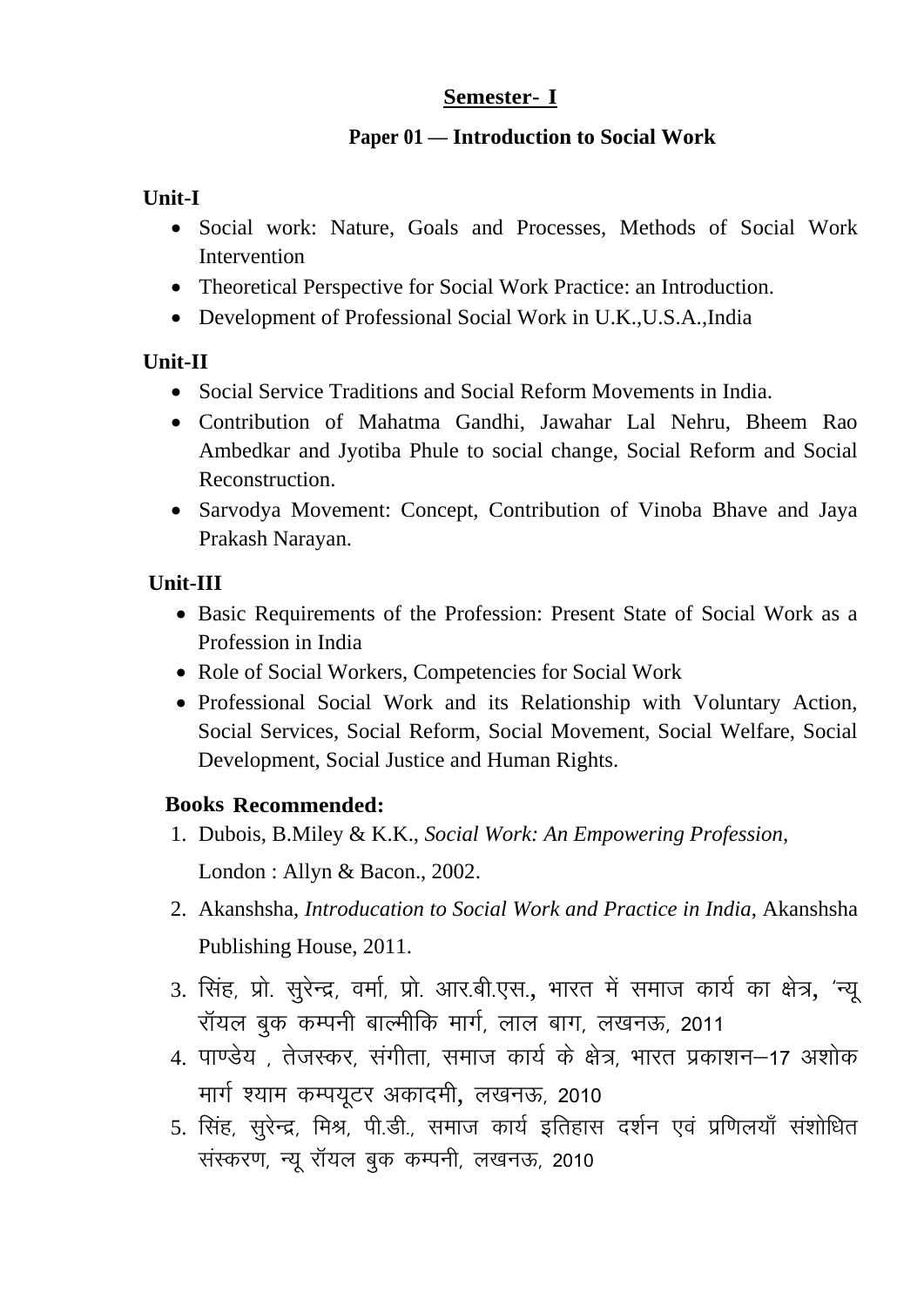#### **Paper 02 — Society and Human Behaviour**

## **Unit-I**

- Basic Concepts in Sociology: Meaning,Types,Characteristics of Society, Social Group, Community, Institution, Culture, Social Structure, Social System, Stratification, Social Control, Socialization, Social Change
- Social Process in Society: Associative and Dissociative

## **Unit-II**

 Basic Concepts in Psychology: Definition and Types of Learning, Motivation, Emotion, Intelligence, Determinants of Human Behaviour: Heredity and Environment

## **Unit-III**

- Sociology and Psychology: Relationship between Psychology and Sociology, Similarities and Difference between Sociology & Psychology.
- Importance of Sociology and Psychology in Social Work

- 1. Morgan, C.T., *Introduction to Psychology*, New Delhi, Tata McGraw Hill, 2010.
- 2. Lavalette, Michael, *Teaching and learning Communication Work Education*, Manglam Publication, Delhi, 2012.
- 3. Lavalette, Michael, *Radical Social work Today*, North American Office the Policy Press.2011.
- 4. Bhushan ,V, & Sachdeva, D.R., *An Introduction to Sociology*, Allahabad, Kitab Mahal,2006.
- 5. सिंह, ए.के., समाज मनोविज्ञान की रूपरेखा, मोतीलाल बनारसीदास, 2001
- 6. सिंह, अरून कुमार, आधुनिक सामान्य मनोविज्ञान, नई दिल्ली 2002
- 7. सिंह, आर.एन., आधनिक समाज मनोविज्ञान विनोद पस्तक भंडार, आगरा, 2014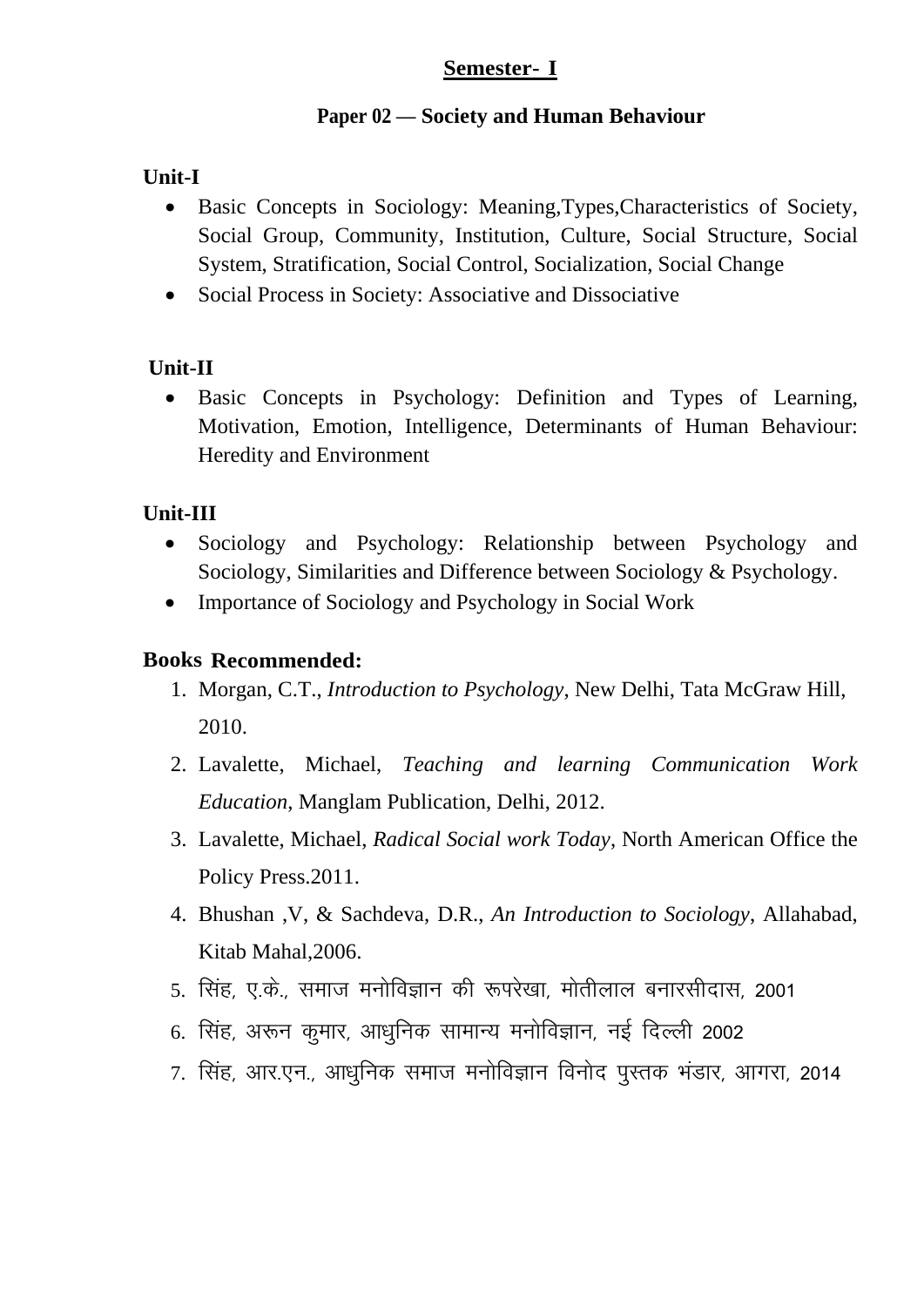#### **Paper 03 — Social Work with Communities**

#### **Unit-I**

- Community Work and Community Participation—Strategies and Principles; Models and Processes.
- Understanding Community: Definitions, Types, Approaches and Frame Work.
- The Role of Ideology in Community Work, Grassroots Governance and Community Work, Case- Work Illustrations

#### **Unit-II**

- Community: Dynamics: Caste, Class, Religion and Gender
- Community as Sites of Power- Derrida and Foucauldian Perspective.
- Design Community Interventions Use of Programmable logic Array (PLA), Logical Framework Analysis (LFA), Problem Analysis, Stakeholder Analysis and Strategic Planning

## **Unit-III**

- Indigenous Approaches to Community Work- Mahatma Gandhi, Vinoba Bhave, Bheem Rao Ambedkar and Radical Groups
- Concept and Critique of Social Capital and its Relationship to the Idea of Community, Participation, Empowerment and Capacity Building through Community Work

- 1. Kirst, Ashman, K.K. & Hull, G.H.(eds), *Generalist Practise with Organisations and Communities*, Belmont, CA: Wadsworth, 2001.
- 2. Guha, Ratna, *Communication in Social Work*, Printed at Offset, Delhi, 2000.
- 3. Meenai, Z, *Participatory Community Work*, Concept Publishing Company, New Delhi, 2007.
- 4. Desai, Murli, *Ideologies and Social Work: Historical and Contemporary Analyses*, Rawat Publication, New Delhi, 2007.
- 5. अदीब, डॉ. सुधारक, समाज कार्य, उ.प्र.हिन्दी संस्थान, लखनऊ, 2010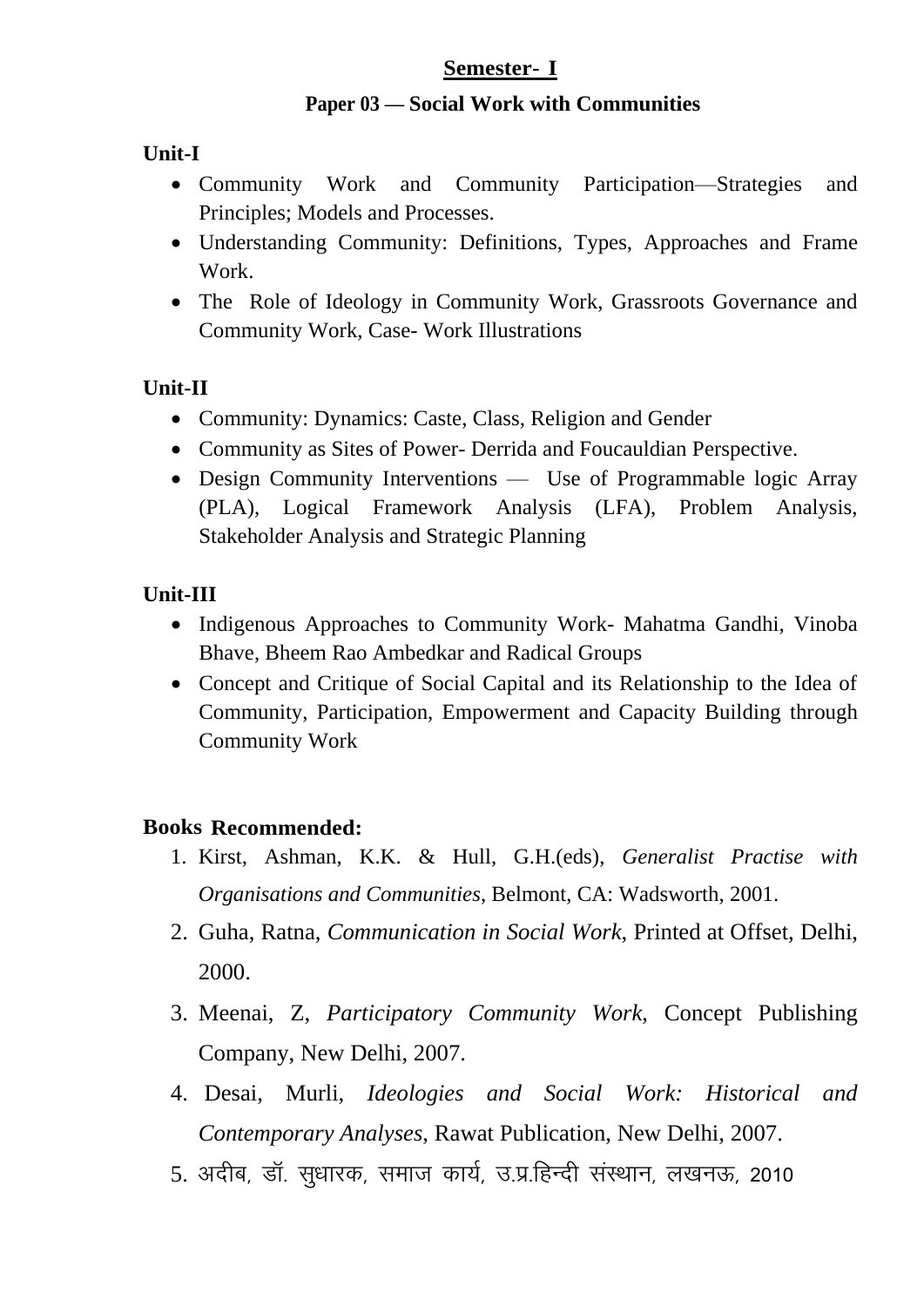# **Semester- I Paper 04 —Fieldwork**

#### Activity  $-1$

The students of MSW in this paper will prepare themselves as Action Social Worker (ASW). They will be attached with non- governmental organisations (NGOs). They are required to understand the structure and organisations of NGOs and to participate in the activities/ projects related with NGOs. Students will be required to submit a report about profile of NGO with systematic account of their action. Report must be signed by the CEO of related NGO with a certificate. On the basis of report, the interview will be conducted in which internal faculty member and external expert will participate.

**-----------------------------------------**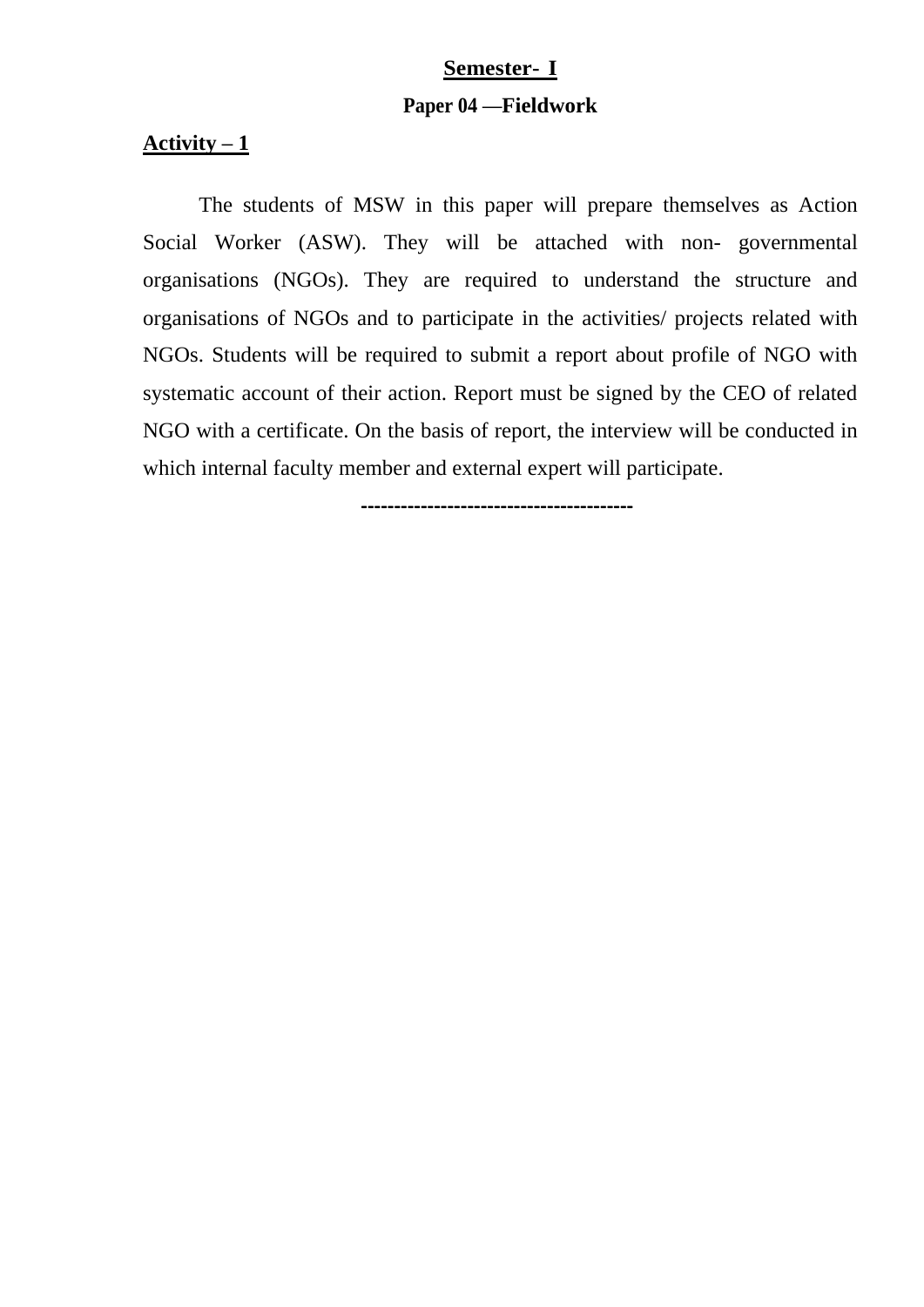#### **Paper 01 — Social Case Work**

## **Unit-I**

- Historical Development of Case Work as a Method of Social Work
- Meaning and Nature of Social Case Work
- Philosophical Assumptions Underlying Case Work Practise
- Basic Case Work Concepts: Social Roles, Social Functioning, Need & Adjustments

# **Unit-II**

- Components of Case Work: Person, Problem, Place, Process and Qualities of Case Worker
- Principles of Case Work Practice
- Meaning, Nature and Elements of Relationship in Case Work

# **Unit-III**

- Phases of Case Work Intervention: Assessment, Diagnosis and Intervention
- Techniques of Case Work Intervention, Interviewing and Recording
- Similarities and Difference between Case Work Counselling, Case Work and Psychotherapy

- 1. Upadhyay, R.K., *Social Case Work*, Nice Printing Press, New Delhi, 2010.
- 2. Begum, Farzana, *Concept of Social Work Practice*, Rawat Publications, New Delhi, 2010.
- 3. Zastrow, H. Charles, *Evaluation Social Work Practice*, Cengage Learning India Private Limited, New Delhi, 2010.
- 4. Mathew, G., *An Introduction to Social Case Work*, Prentice-Hall, New Delhi, 1993.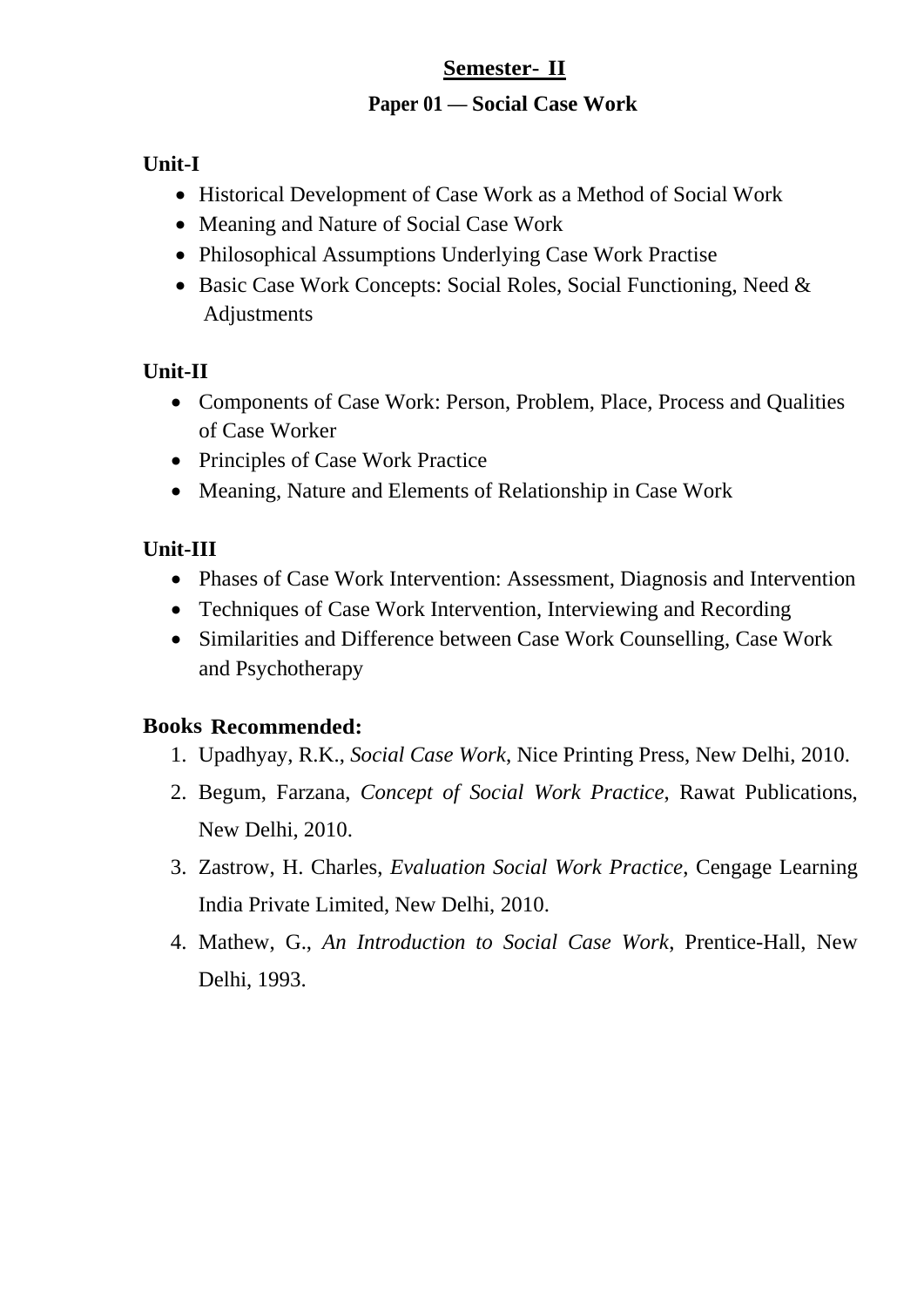#### **Paper 02 — Social Work with Groups**

## **Unit l:**

- Social Group: Definitions, Characteristics, Functions and Group Structure
- Classification of Group: Cooley and Tonnies
- Social Group and Cultural Context
- Making of Social Group: Issues of Identity, Diversity and Marginalisation

# **Unit ll:**

- Group Work: Historical Development, Definition, Principles and Models
- Group Dynamics: Determinants, Indicators and Outcomes
- Leadership Theories of Leadership, Role and Responsibilities of Group leader

# **Unit lll:**

- Stages of Group Work: Formation, Intervention Phases
- Techniques and Skills in Group Qualities of Group Worker, Group Work Recording Monitoring and Evaluation
- Group Climate Communication in Groups Group Behaviour

- 1. Guha, Ratna, *Social Work with Individuals and Grou*ps, Centrum Press Ansarie Road, Daryaganj, New Delhi, India,2012.
- 2. Misra, P.D., Misra, Bina, *Social Group work Theory and Practice*, New Royal book Co. Lal Baag Lucknow,2010
- 3. Duglas, Tom, *Group Process in Social Work-A Theoretical Synthesis*, New York: John, Wiley & Sons, 2006.
- 4. Bhattacharya, Sanjay, *Social Work an Integrated Approach*, New Delhi, Deep & Deep Publication, 2010.
- 5. Charls, H. Astro, *Social Work with Groups*,Thompson,Australia,2006.
- $6.$  मिश्रा, प्रो. प्रयागदीन, सामाजिक सामहिक कार्य, उ.प्र. हिन्दी संस्थान, रोहिताश्व प्रिन्टर्स, लखनऊ, 2008
- $7.$  इग्न, समाज के कार्य क्षेत्र, उ.प्र, हिन्दी संस्थान, रोहिताश्व प्रिन्टर्स, लखनऊ, 2008
- 8. इग्नू, सामाजिक समूह कार्य : समूहो के साथ कार्य करना, उ.प्र. हिन्दी संस्थान, रोहिताश्व प्रिन्टर्स, लखनऊ, 2017
- $9.$  इग्नू, समूह निर्माण प्रकिया, उ.प्र. हिन्दी संस्थान, रोहिताश्व प्रिन्टर्स, लखनऊ,  $2017$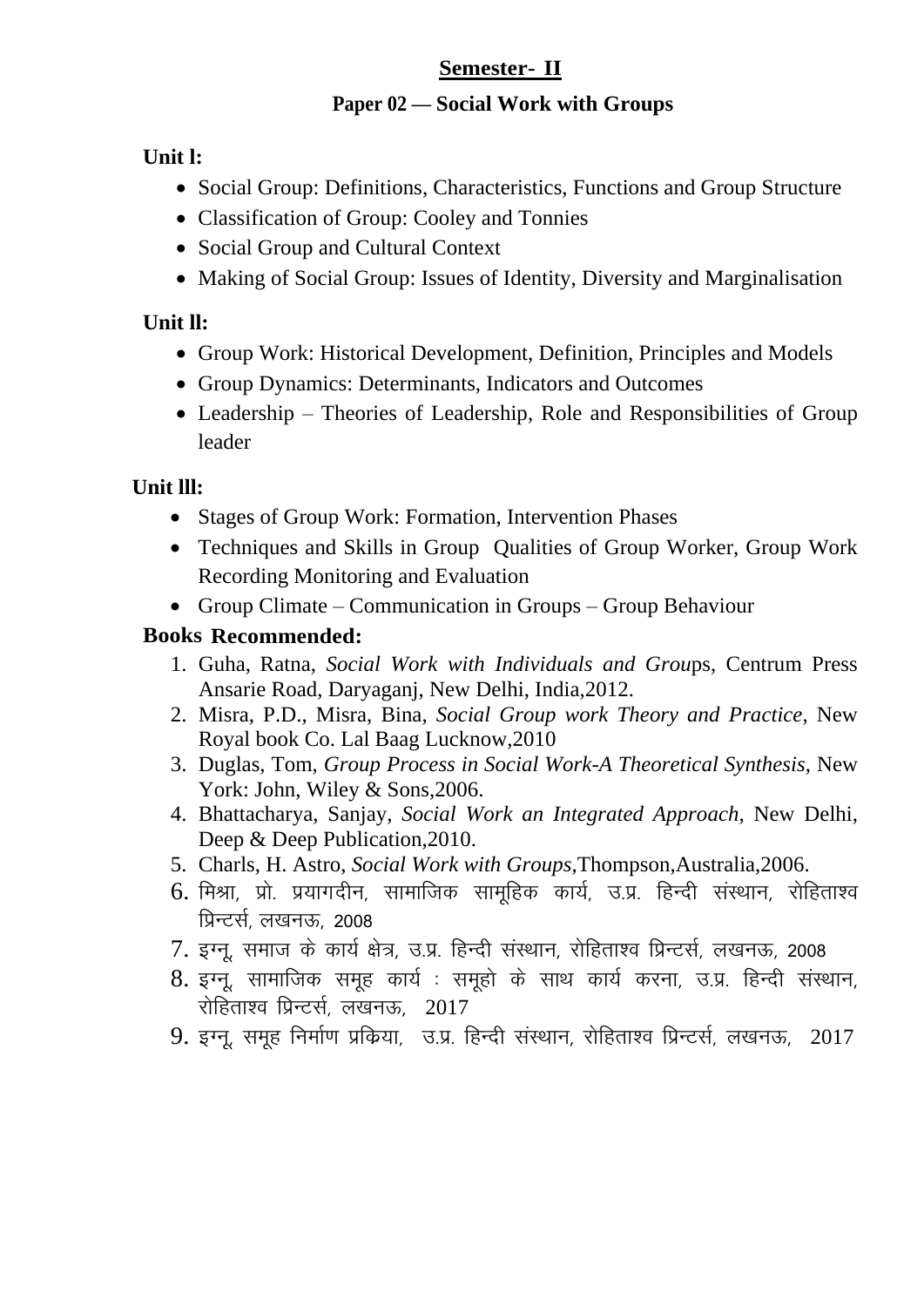#### **Paper 03 — Research Methods in Social Work**

# **Unit-I**

- Scientific Method: Nature and Characteristics, Application of Scientific Method to the Study of Social phenomena
- Social Research and Social Work Research: Meaning, Nature and its Significance
- Similarity and Difference between Qualitative and Quantitative Research

## **UNIT-II**

- Research Designs: Types of Research Designs (Exploratory, Descriptive, & Experimental).
- Hypothesis: Meaning and Formulation of Hypothesis Sources, Types Attributes of a Good Hypothesis, Steps in Testing of Hypothesis ,Concept of Degree of Freedom and Level of Significance
- Significance of Hypothesis in Social Work Research

## **UNIT -III**

- Sources of Data: Primary and Secondary
- Methods of Data Collection: Observation, Case Study, Schedule, Questionnaire, Interview, Narratives, Focus Group Discussion: PRA **Methods**

- 1. Collidge, Frederick, Statistics: *A Gentle Introduction*, New Delhi, Sage Publications, 2000.
- 2. Bowlers, Wendy, Alston Margaret, *Research for Social Working*, 2009.
- 3. D.K., *Introduction of Social Research*, Canice Printing Press, New Delhi, 2010.
- 4. Ahuja, Ram, *Research Methods*, Rawat Publication,2001.
- 5. आहजा, राम, सामाजिक अनुसंधान, रावत पब्लिकेशन, 2010
- 6. शर्मा, विरेन्द्र प्रकाश, सामाजिक अनसंधान की पद्धितियाँ, पंचशील प्रकाशन, जयपर, 2013
- 7. लवानिया, एम.एम., जैन, शशि के, सामाजिक अनुसंधान का पद्धतिशास्त्र, रिसर्च पब्लिकेशन्स, जयपुर, 2007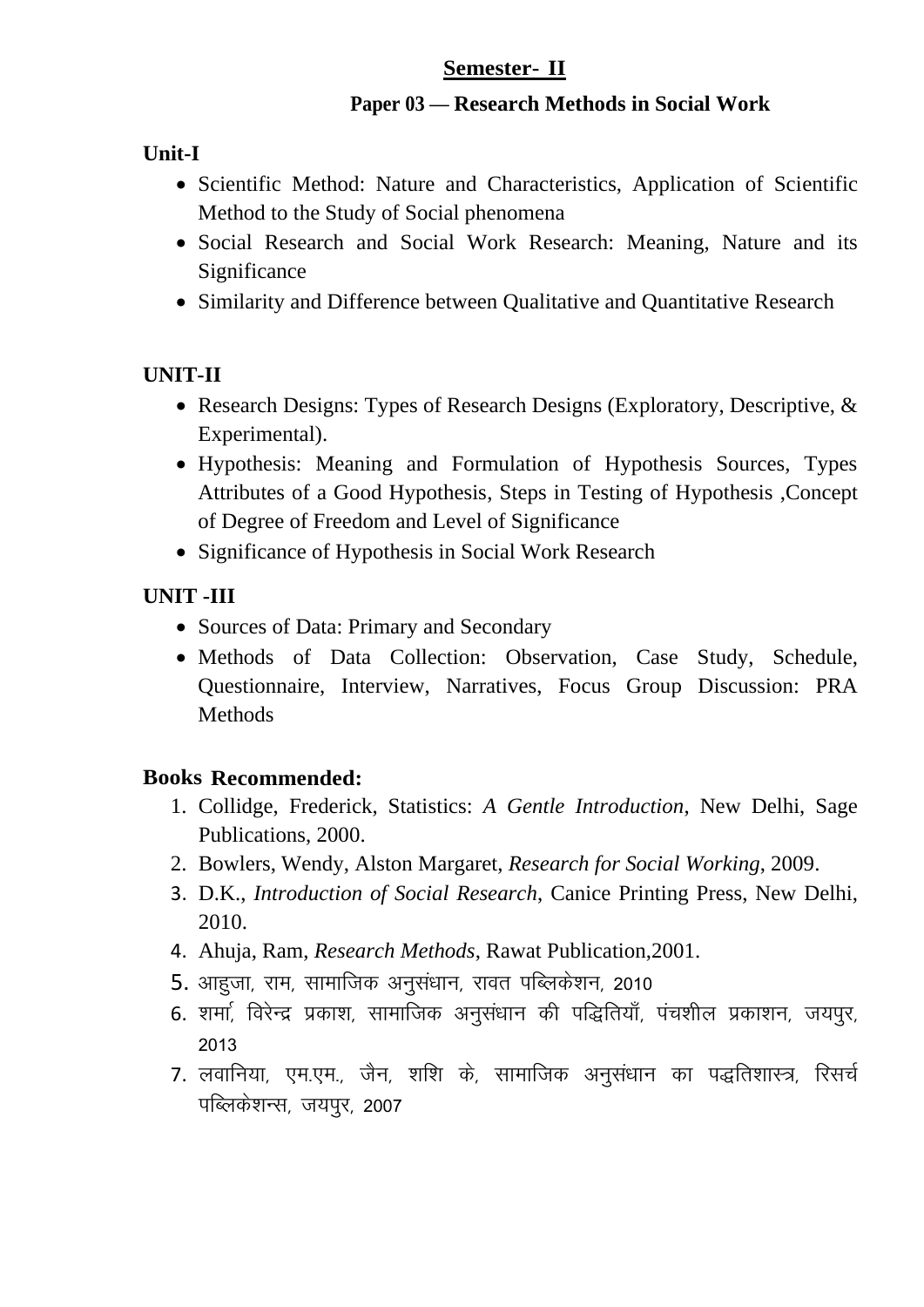# **Semester- II Paper 04 — Fieldwork**

#### Activity  $-2$

The students of MSW in this paper will prepare themselves as Action Social Worker (ASW). They will be attached with non- governmental organisations (NGOs). They are required to understand the structure and organisations of NGOs and to participate in the activities/ projects related with NGOs. Students will be required to submit a report about profile of NGO with systematic account of their action. Report must be signed by the CEO of related NGO with a certificate. On the basis of report, the interview will be conducted in which internal faculty member and external expert will participate.

**-----------------------------------------**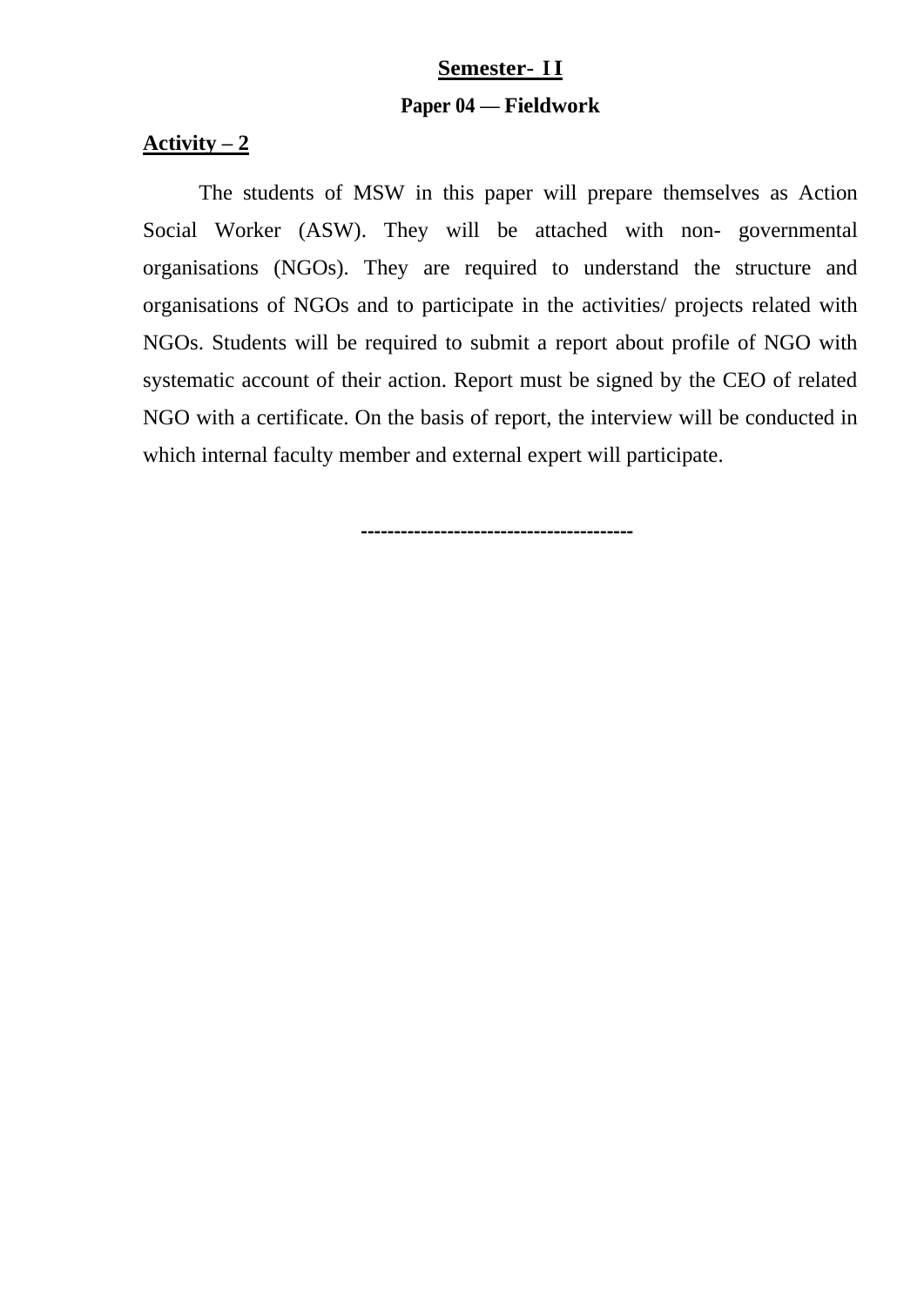#### **Paper 01 — Indian Society: Issues and challenges**

#### **Unit I:**

- Traditional Bases of Indian Society
- Unity and Diversity in India
- Varna Vyavastha, Ashrama Vyavastha and Purusharth

# **Unit II:**

- Kinship, Family, Marriage in India
- Caste and its Changing Dimensions
- Processes of Social Change in India: Sanskritization, Westernization, Parochialization and Universalization

# **Unit III:**

- Gender Discrimination, Problems of Dalit Women, OBC and Affirmative Action
- Problems of Ethnicity, Communalism, Issues of Minorities
- Poverty, Unemployment, Corruption

- 1. Kapadia, KM, *Marriage & Family in India,*Oxford University Press,1966.
- 2. Singer, M, *Traditional India: Structure & Change*,Originally Published,1959.
- 3. Ahuja, Ram, *Social Problems in India*, Rawat Publication,1992.
- 4. शर्मा, विरेन्द्र प्रकाश, समकालीन भारत में सामाजिक समस्याएँ, पंचशील प्रकाशन, जयपुर, 2008
- 5. शर्मा, विरेन्द्र प्रकाश, भारतीय समाज, पंचशील प्रकाशन, जयपुर, 2010
- 6. शर्मा, डी.डी., गुप्ता, एम.एल., भारतीय समाज, साहित्य भवन पब्लिकेशन्स, आगरा, 2010
- 7. मुकर्जी, रवीन्द्र नाथ और अग्रवाल, भरत, भारत में समाज संरचना एवं परिवर्तन, एस. बी पी डीजपब्लिकेशन 2015
- 8. देवी, विमला, भारत में सामाजिक समस्याएं, एस.बी.पी.डी. पब्लिकेशन, 2018
- 9. वर्मा, कंचन देवी, विमला, समाज और धर्म, एस.बी.पी.डी. पब्लिकेशन, 2018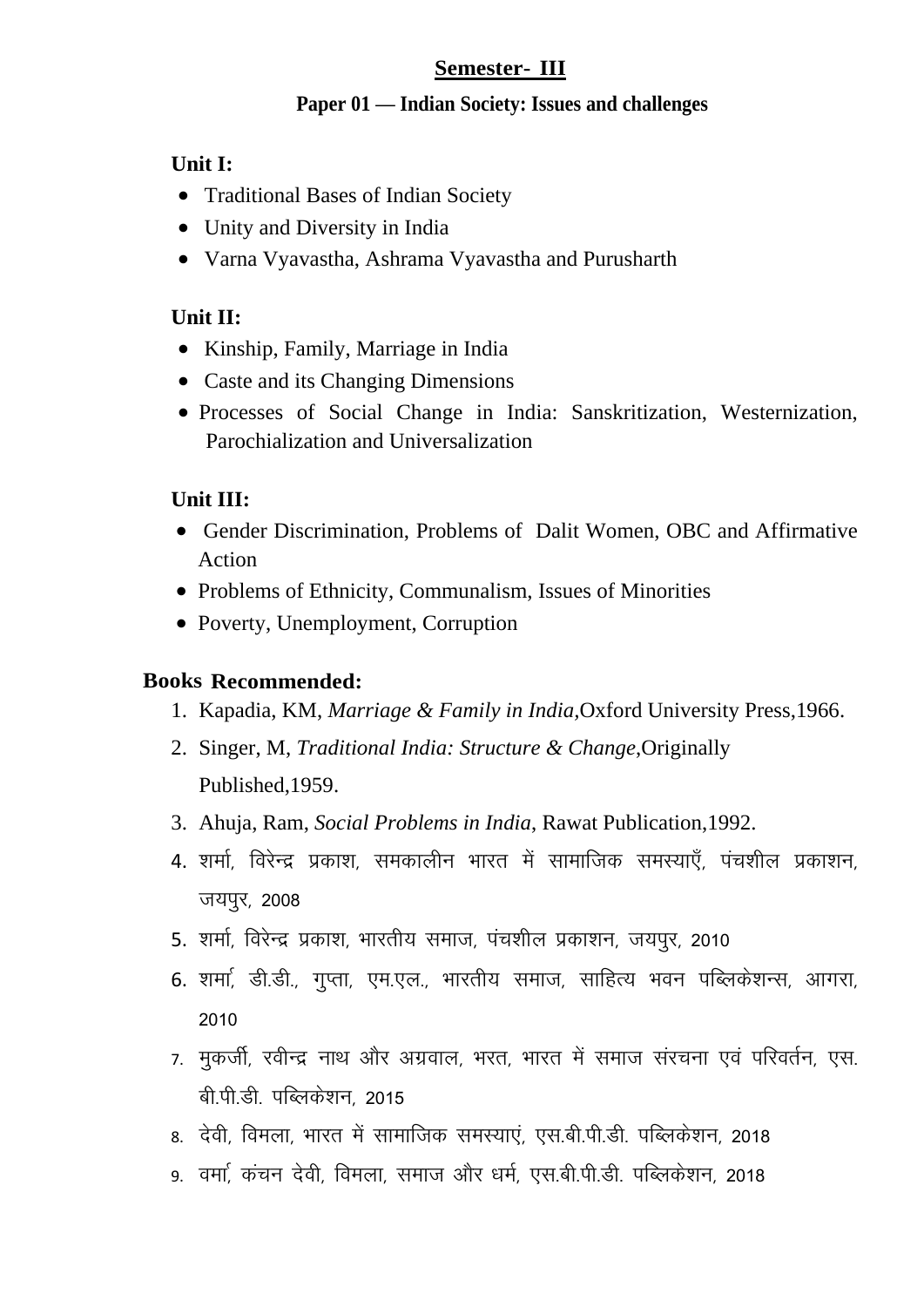#### **Paper 02 — Social Welfare Administration and Welfare Services**

# **Unit l:**

- Social Welfare Administration: Meaning, Principles and Changing Context
- Social Welfare and Development Organizations: Nature, Types and Functions
- Distinction between Social Welfare Administration, Public Administration and Social Security Administration

# **Unit ll:**

- Administrative structures Central Social Welfare Board (CSWB); State Social Welfare Board (SSWB),
- Organization and Management of Institutional Welfare Services,
- Recording and Documentation, Monitoring and Evaluation.

# **Unit lll:**

- Decision Making Process- Forms and Types
- Role of Communication in Administration Nature, Importance, Models and Modalities
- Role of NGOs in Social Welfare

- 1. Patti, R.J., *The Handbook of Social Welfare Management*. Sage Publications, 2002.
- 2. Bhattacharya, Sanjay, *Social Work Administration and Development*, Rawat Publication, 2006.
- 3. Choudhari, D. Paul, *Social Welfare Administration*, Delhi, Atma Ram and Sons, 2009.
- 4. Handy, Charles, *Understanding Voluntary Organisations*, Penguin, Books, London, 2004.
- 5. कटारिया, सूरेन्द्र, सामाजिक प्रशासन, आर.बी.एस.ए. पब्लिशर्स, 2010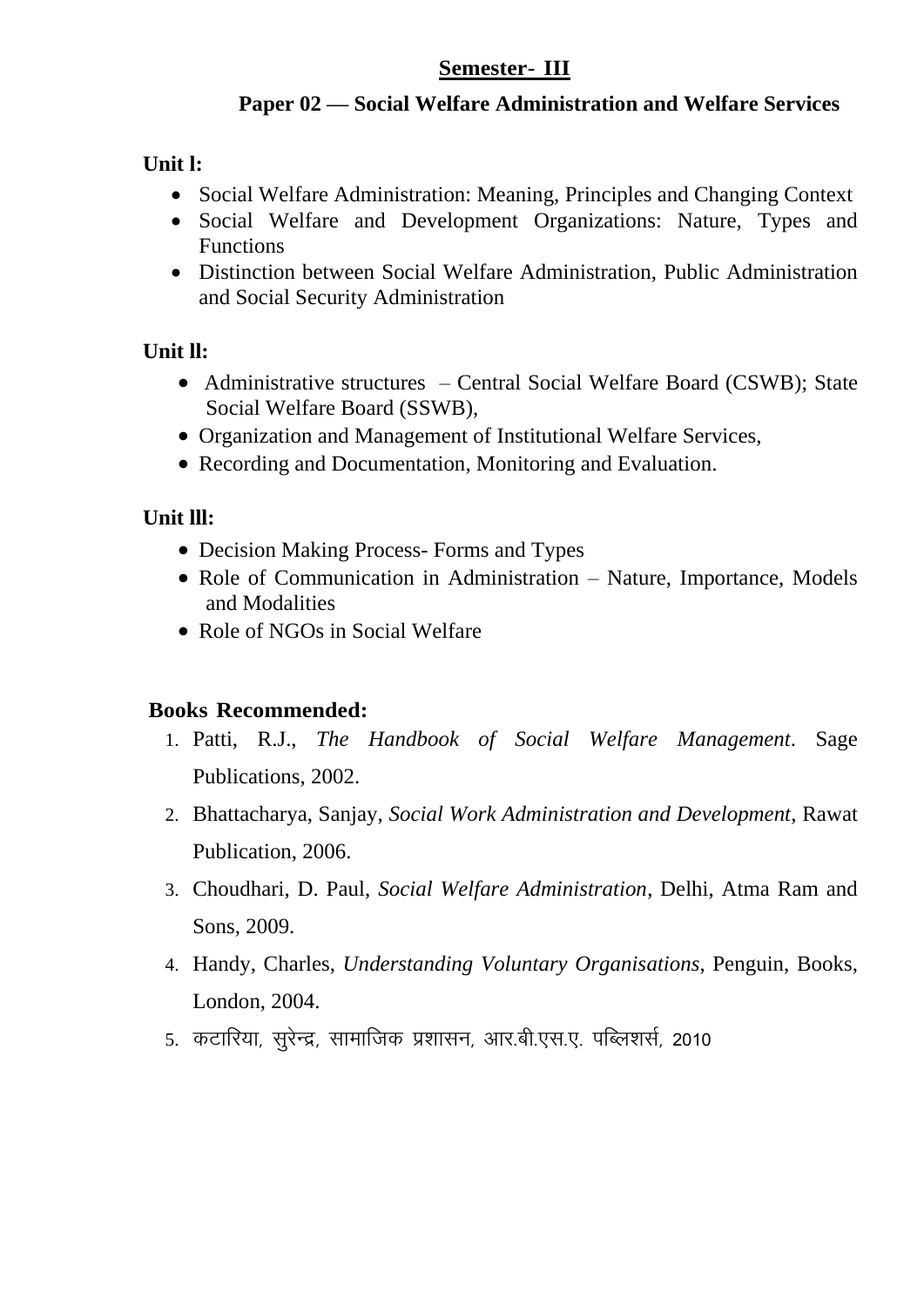# **Paper 03 — Urban World and Social Work**

# **Unit l:**

- Urban communities: Meaning, Types and Features.
- Process of Urbanization, Level of Urbanization and Urban Infrastructure in India
- Causes and Consequences of Urbanization and Unplanned Urban Growth

# **Unit ll:**

- Urban Poor : Challenges of Housing, Food, Employment
- Informal Economy, Self-employment, Unorganized Sector and Entrepreneur Development.
- The Need for a National Urban Policy

# **Unit lll:**

- Urban Growth Management: Meaning and Approaches, Urban Space, Housing.
- Urban Basic Services for the Poor, Privatization Process and its Impact on the Urban Poor and the Marginalized.
- Urban Planning: Role of Government

- 1. Patel A. K, Dubey M.V., *Urban Social Work*, Crescent Publishing Corporation New Delhi, 2010.
- 2. Gore M.S., *Social Work and Social Work Education*, reprinted, Printed at Chaman Enterprises, New Delhi, 2011.
- 3. कटारिया, सूरेन्द्र, सामाजिक प्रशासन, आर.बी.एस.ए. पब्लिशर्स, 2010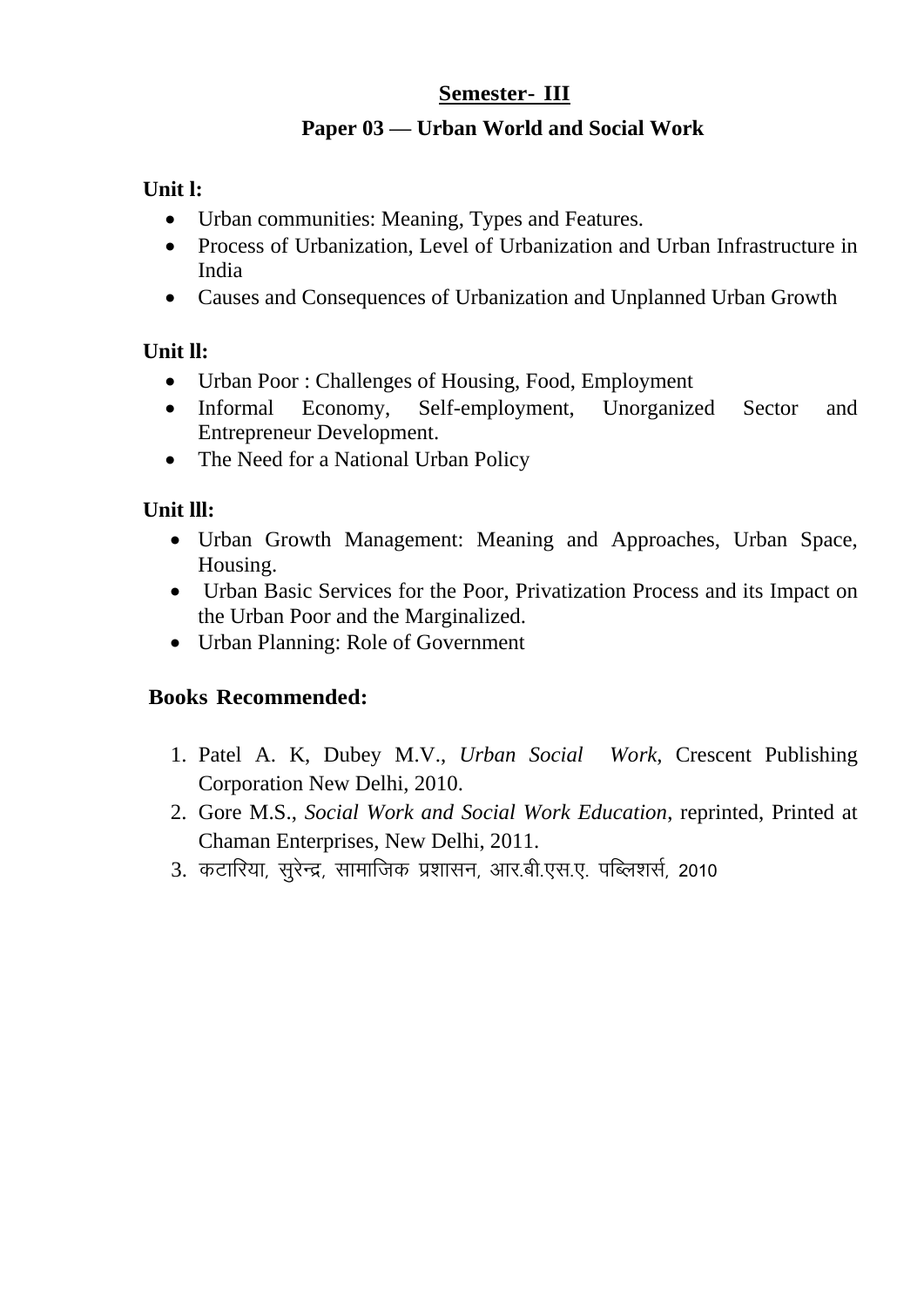#### **Paper (E) 04 A — Environment and Social Work**

#### **Unit l:**

- Environment and Ecology and their Linkages, Relationship with People and Society
- Social Behaviour and Environment (Consumerism and Energy Intensive Lifestyle, etc.)
- Environment Conservation : Past to Present

# **Unit ll:**

- Land Degradation and Depletion
- Water Pollution and Degradation of Fresh Water Reserves, Air pollution and Depletion of Ozone Layer
- Deforestation and Depletion of Forest Cover

## **Unit lll:**

- Environment Movements and People's Initiatives: Chipko Movement, Narmada Bachao Andolan
- Eco-farming-Natural Farming Efforts
- Environment Policy

- 1. John, Coates , *Environment & Social Work*, Fernwood Publication, 2003.
- 2. Verma, Alka, *Green Social Work: Environmental Protection*, Pentagon Press 2015.
- 3. Sharma, P.D., *Ecology & Environment*, Rastogi Publications, 2005.
- 4. इग्नू, सतत् विकास मुद्दे एवं चुनौतियां, गुली बाबा पब्लिकेशन, 2002
- 5. इग्नू, भूमंडीकरण तथा पर्यावरण, गुली बाबा पब्लिकेशन, 2018
- 6. कुमार, संजीव, सामान्य अध्ययन परिस्थिति एवं पर्यावरण, न्यूसेन्टस पब्लिकेशन, 2017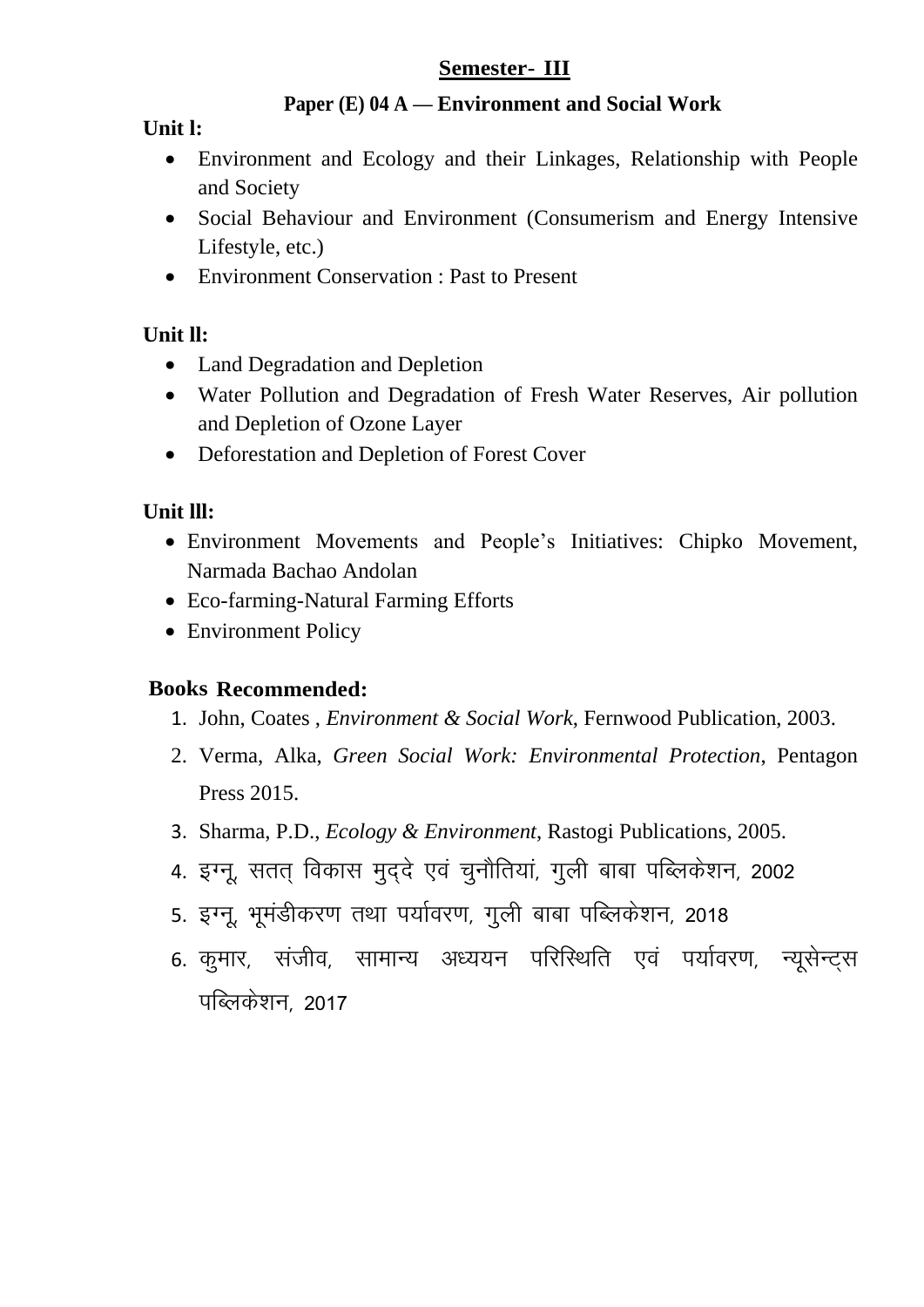#### **Semester -III Paper (E) 04 B – Occupational Social Work**

**Unit I:** 

- Occupational Social Work-History, Scope, Principles, and Components
- Changing Profile of Work Force in Organised and Unorganised Sector-Issues, and Concerns
- State, Political Economy and Work Force: Changes in the Labour Policy-Effects on Work Force, Trade Unions-Changing Role, Politics and Working Class

# **Unit II:**

- Problems Affecting Work Life: Absenteeism, Alcoholism, Burnout, Job Insecurity
- Social Life of Workers and Problems having Bearing on Work Life: Indebtedness, Housing, Livelihood and Access to Basic Services
- Contemporary Issues-Closure/Merger, Rationalisation and Automization, Casualisation, Disinvestments, VRS

# **Unit III:**

- Physical and Mechanical Environment-Provisions of Factories Act
- Working Conditions and Problems at Workplace: Alienation, Monotony, Fatigue and Boredom amongst Organised Sector Workforce; Accidents-Causes, Prevention and Compensations
- Conditions of Work: Wages, Dearness Allowances, Perks and Incentives, Leave, Holidays

- 1. Kurzman, P.A. & Allbas, S.H. *Work and Well-being: The Occupational Social Work Advantage*. Washington DC, NASW Press. 1997.
- 2. Straussner, S.L.A. *Occupational Social Work Today*, New York: The Haworth Press. 1990.
- 3. Akbas, D. *Industrial Social Work: Influencing the System at the Workplace*. In Dinerman, M.(Ed.) Social Work in a turbulent World, Silver Spring, MD: NASW. 1983.
- 4. Mor Barak, M.E., Bargal, D. (eds.) *Social Services in the Workplace: Repositioning Occupational Social Work in the New Millennium*. New York: The Haworth Press Inc. 2000.
- 5. Bargal, D. *The Future Development of Occupational Social Work*. New York: The Haworth Press Inc. 1999.
- 6. Subrahmanya, R.K. *Social Aspect of Structural Adjustment in India*. New Delhi: Friedrich Elbert Stiffings. 1996.
- 7. Maiden, R.P. *Global Perspectives of Occupational Social Work* (Monograph Published Simultaneously as Employee Assistance Quarterly, ½). Haworth Press. 2001.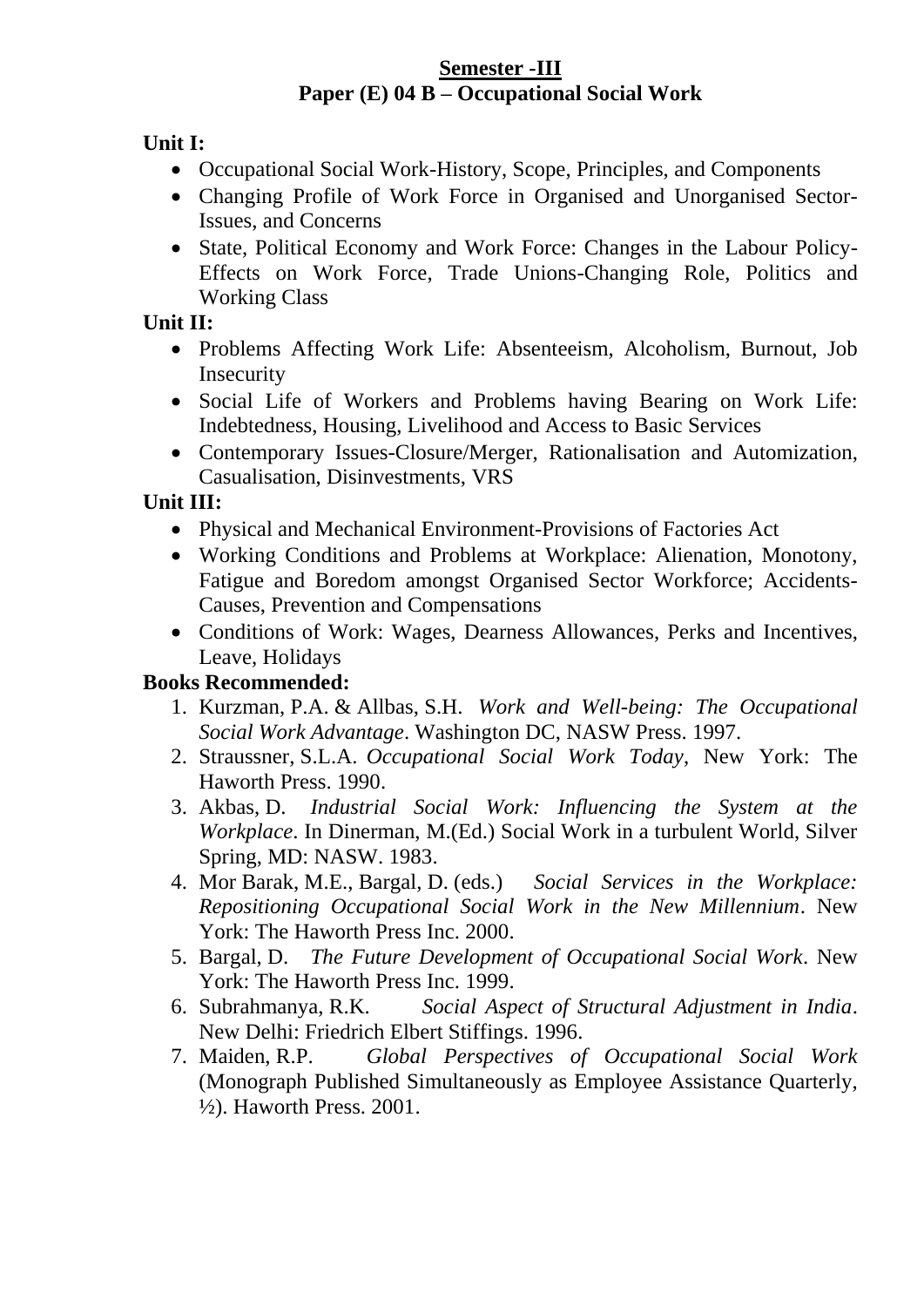# **Semester- III Paper 05 —Fieldwork**

#### Activity  $-3$

The students of MSW in this paper will prepare themselves as Action Social Workers (ASW). They will be attached with non- governmental organisations (NGOs) and will be required to understand the structure and organisations of NGOs and to participate in the activities/ projects related with NGOs. Students will submit a report about profile of NGO with systematic account of their action. Report must be signed by the CEO of related NGO with a certificate. On the basis of report, the interview will be conducted in which internal faculty member and external expert will participate.

**-----------------------------------------**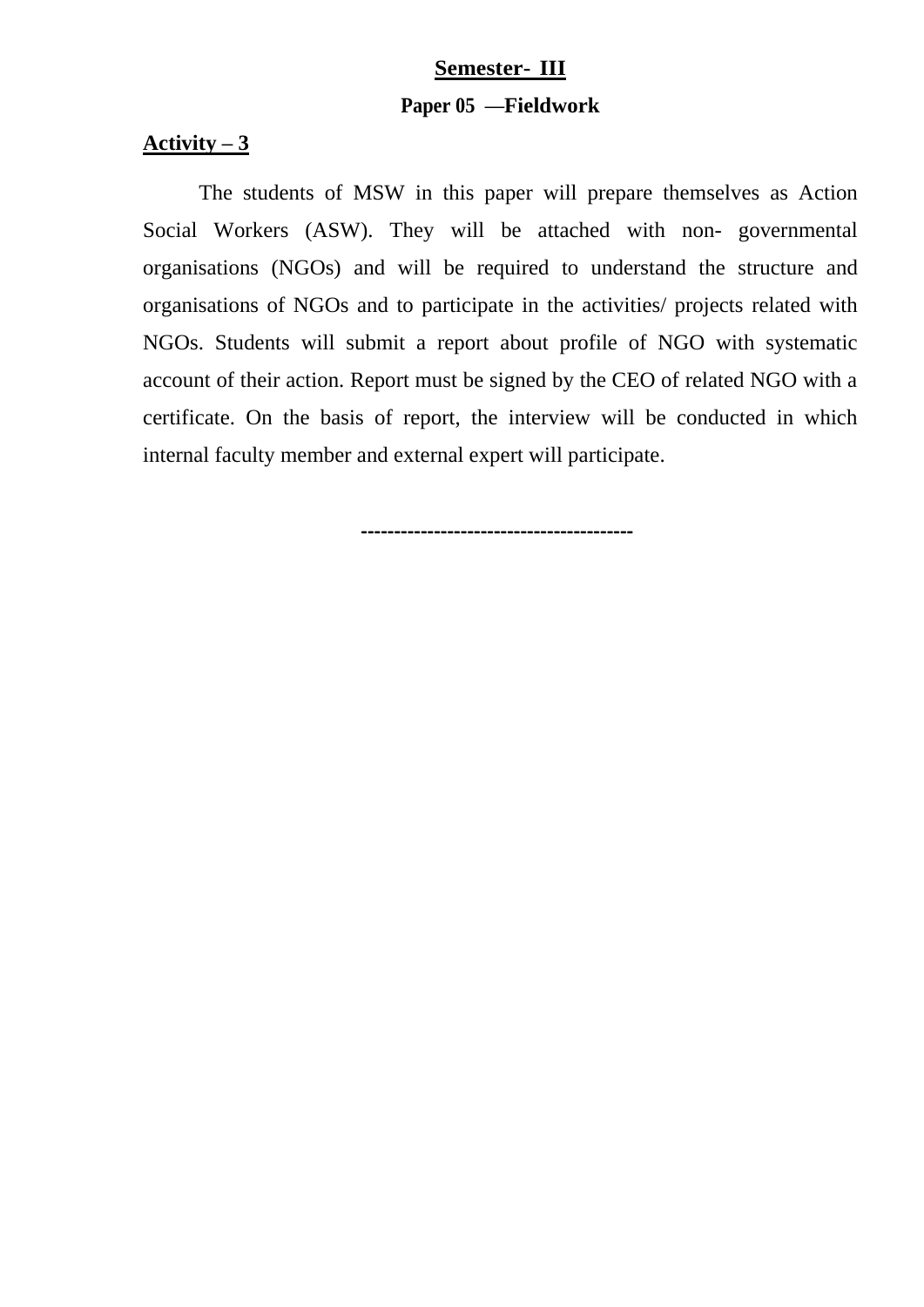## **Semester- IV**

# **Paper 01 — Human Resource Management (HRM)**

# **Unit l:**

- Human Resource Management & Development : Definition, Functions and **Objectives**
- An Overview of Subsystems, Evolution and Growth of HRM in India
- Qualities of HRM Functionary, Future challenges

# **Unit ll:**

- Manpower Planning, Sources of Manpower Supply, Recruitment Methods
- Scientific Selection and Placement, Transfer, Promotion, Demotion
- Training and Development

# **Unit lll:**

- Wages and Salary Administration: Factors Influencing Wage and Salary
- Performance Appraisal: Objectives, Methods, Traditional of Modern, Performance Counselling and Potential Appraisal
- Concept and Purpose of Discipline, Employee Discipline and Disciplinary Procedure

- 1. Mamaoria, C.B. and Gankar, S.V., *Human Resource Management*, Himalayan Publishing House, IV Edition, 2005.
- 2. Ashwatthapa, K., *Human Resource Management and Personnel Management*, Tata McGraw Hill,2002.
- 3. Flippo, Edwin, B., *Personnel Management*, McGraw Hill, New Delhi,2001.
- 4. Chhabra, T.N. *Human Resource Management*, Dhanpat Rai and Co. Delhi, III Revised Edition,2002.
- 5. शर्मा, सुराना, मानव संसाधन प्रबंध, रमेश बुक डिपो, 2007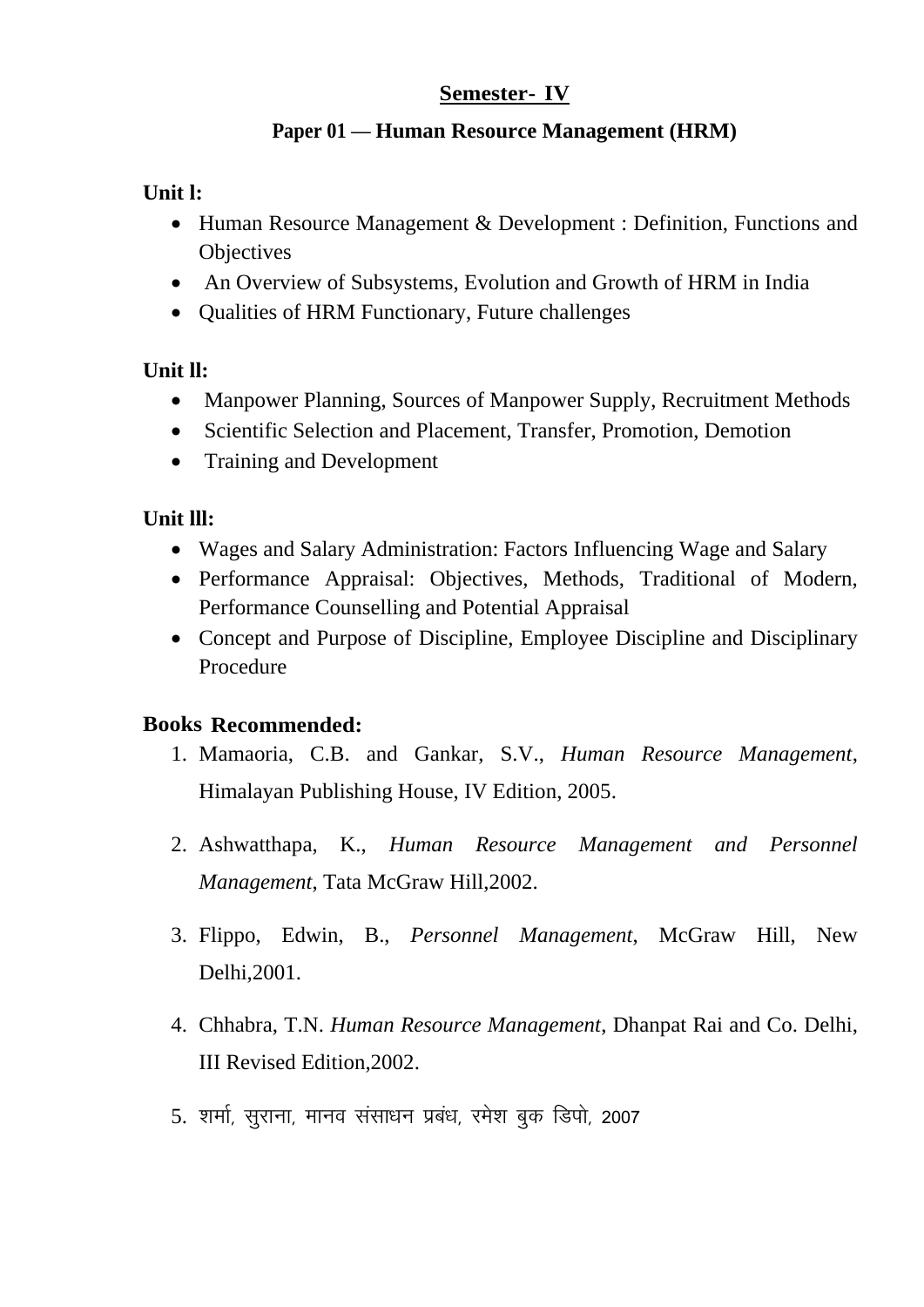# **Semester- IV**

## **Paper 02 — Health Care Social Work Practice**

#### **Unit l:**

- Health: Meaning, Components, Determinants of Health.
- Indicators of Health Status of People in a Community: Birth and Death Rate, IMR, CMR, MMR.
- Health Scenario of India: Communicable and Non Communicable Diseases.

## **Unit ll:**

- Community based Social Work Approaches to Prevention of Diseases and Promotion of Health.
- Social Worker as a Multidisciplinary Healthcare Team Member: Roles, Skills and Interventions.
- Domains of Social Work Practice in Institutional Health Services: Behaviour Change Communication.

# **Unit lll:**

- Structure of Healthcare Services in India: Primary, Secondary and Tertiary Level Healthcare Structure and their Functions.
- National Health Policy, 2017
- Health Activism, Social Mobilization at the Grassroots: Case Study of People's Health Movement.

- 1. Welch, H. Chilbert, *Less Medicine, More Health,* Becon Press, 2015.
- 2. Guistina, DE Siluest, *Transfusion Medicine and Patient Safety*, 2013.
- 3. Beder, Joan, *Hospital Social Work: The Interface of Medicine and Caring,* Routledge, 2013.
- 4. S.Surendra & Misra, P.D., *Health and Disease: Dynamics and Dimensions*, New Royal Book Co. Lucknow,2002.
- 5. लवानिया, डॉ. एम.एम. एवं जैन, शशी के., चिकित्सा समाजशास्त्र, रिसर्च पब्लिकेशन, नई दिल्ली, 2005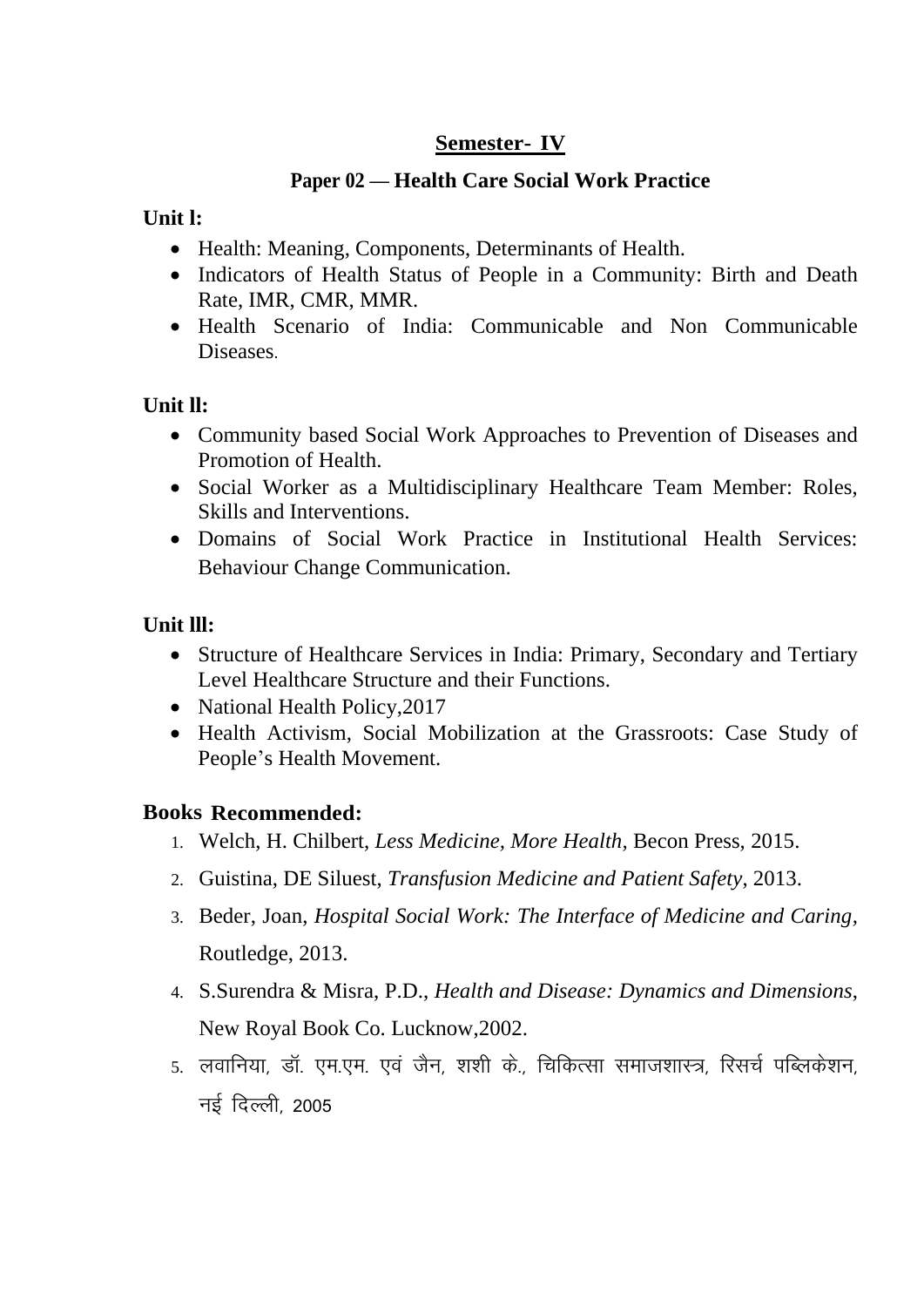# **Semester –IV**

#### **Paper 03 – Rural Community Development**

#### **Unit I:**

- Rural Communities: Issues of Identity and Diversity
- Dynamics of the Rural Society: Caste, Class, Tribe and Gender Relations; Power, Conflict and Control
- Agrarian Relations and Land Reforms

# **Unit II:**

- Structural Inequality and Rural Poverty Land Ownership/Entitlements And Alienation, Indebtedness
- Issues of Livelihood and Food Security
- Issues of Accessibility, Availability and Affordability of Basic Services

# **Unit III:**

- Rural Community Development: Concept, Nature, Philosophy and Historical Context
- Approaches to Rural Community Development
- Developing and Strengthening Community Based Organizations

#### **Books Recommended:**

- 1. Wllis, F. *Rural Livelihoods and Diversity in Developing Countries*. Oxford: Oxford University Press. 2000.
- 2. Dayal, R. Wijk, V.C., & Mukherjee, N. *Methodology for Participatory Assessment with Communities, Institutions and Policy Makers: Water and Sanitation Programme*. The World Bank, Washington D.C., USA.2000.
- 3. Crowell, W.D. *The SEWA Manual – 2: Rural Development Banas Kantha and Kutch Experience*. New Delhi: Sage Publications. 2003.
- 4. Palanithurai, G. *Dynamics of New Panchayati Raj System in India*, Vol VIII. New Delhi: Concept Publishing Company. 2004. Debrery, B., & Kaushik, P.D. (eds) *Energising Rural Development through*

*'Panchayats'*. New Delhi: Academic foundation.2005.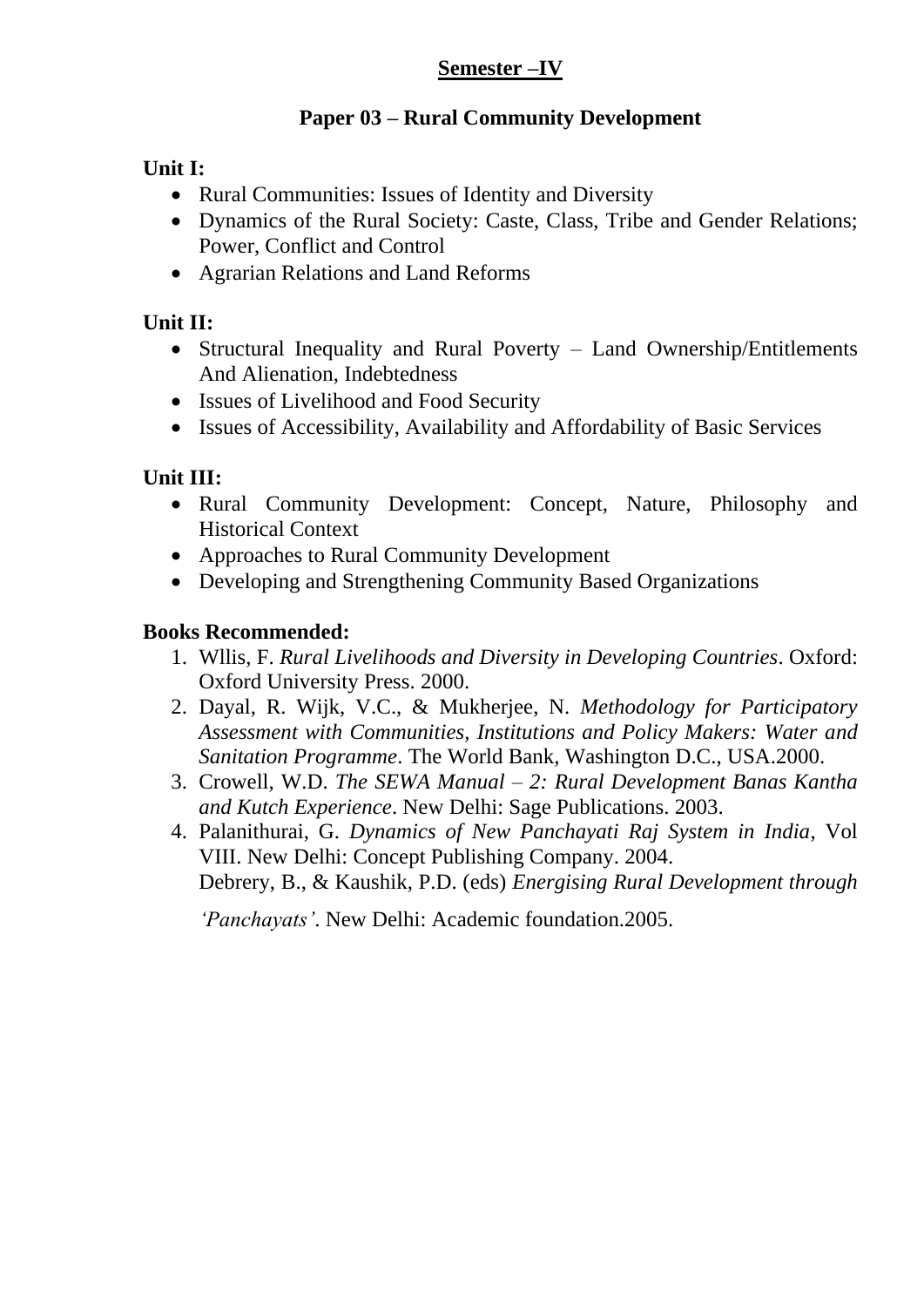# **Semester- IV**

# **Paper (E) 04 A — Women's Welfare and Social Legislation**

**Unit l:**

- Status of Women through Ages in India.
- Patriarchy and Gender Inequality in India. Retrospect and Prospect
- Demographic Profile of Women in India

# **Unit ll:**

- Social Justice as an Essential Basis of Social Legislation
- Social Legislation in a Welfare State with Special Reference to India
- Constitution of India: Preamble, Fundamental Rights, Directive Principles; Concept of Civil Rights, Human Rights and Issues of Social Justice

# **Unit lll:**

- Social Legislation: Hindu Marriage Act, Dowry Prohibition Act, The Prohibition of Child Marriage Act 2006,
- Women's Right in Joint Hindu Property under Hindu Succession Act
- Domestic Violence Act 2005, Sexual Harassment of Women at Work Place (Prevention, Prohibition And Redressal Act 2013- (Vishakha Judgement)

- 1. Gupta, & Kumar, Vijay, *Women Social Justice and Human Rights*, M.D. Publications Pvt. Ltd. 2009.
- 2. Kurane, Anjali, *Issues in Women's Development*, Rawat Publication, 2012.
- 3. Pandya, Rameshwari, *Women Welfare and Empowerment in India: Vision for 21 st Century*,New Century Publications, 2008.
- 4. Brenda, Dubois & Karla,Miley, *Social Work: An Empowering Profession*, keogsrud Miley,2002.
- 5. Mulla, *Hindu Law* (18<sup>th</sup> Ed.), Butterworths Publication, 2002.
- 6. मिश्रा, रोहित, समाज कार्य एवं महिला सशक्तिकरण, न्यू रॉयल बुक कम्पनी, लखनऊ, 2011
- 7. जैन, पुखराज, विश्व के प्रमुख संविधान, साहित्य भवन पब्लिकेशन, 2017
- 8. पाण्डेय, जय नारायण, भारत का संविधान, सेन्टल लॉ ऐजेन्सी, 2015
- 9. सिंह, कुमार राकेश, हिन्दू लॉ, अलाहाबाद लॉ ऐजेन्सी, 2008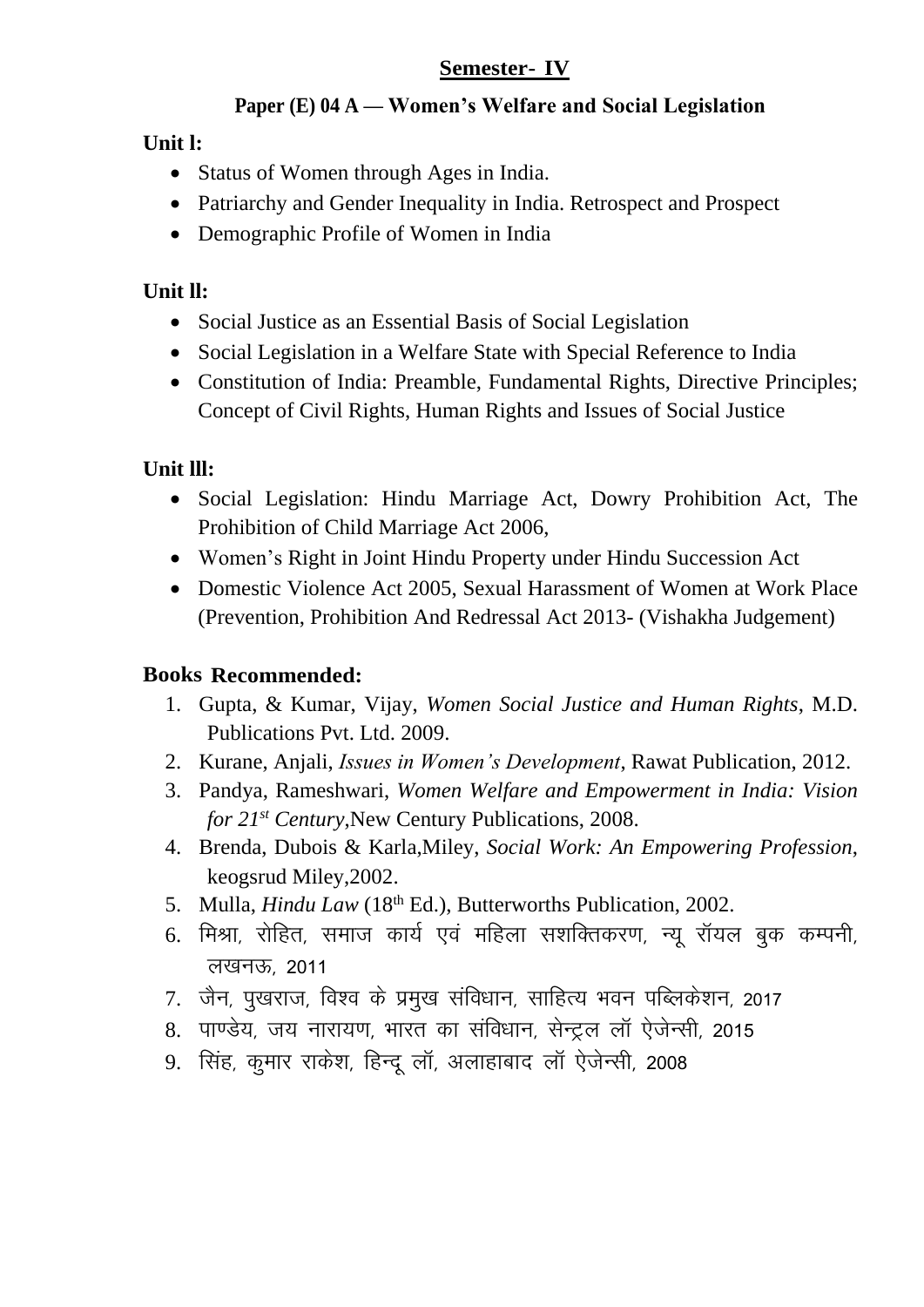#### **Semester- IV**

#### **Paper (E) 04 B — Social Work with Elderly**

**Unit l:**

- Concept, Nature, Scope of Ageing
- Theories of Ageing: Exchange, Disengagement, Dependency, Age Stratification Theory.
- Aspects of Ageing: Demographic, Social, Economic, Psychological and Health

## **Unit ll:**

- Intergenerational Problems of Elderly
- Problems of Elderly Women
- Society and State as Care Providers

## **Unit lll:**

- Role of State and NGOs as Care Giving Agency
- Emerging Need of Institutional Care, Rights of the Aged
- Programmes & Policies for Welfare of the Aged in India

- 1. L. Thara Bhai,(Ed.), *Ageing: Indian Perspective*, Dk Printworld, New Delhi, 2002.
- 2. Lamb Sarah, *Ageing and Indian Diaspora-Cosmopolitan Families in India & Abroad*, Orient Black Swan, 2012.
- 3. Modi, Ishwar,(Ed.), *Ageing and Human Development: Global Perspective,* New delhi,Rawat,2001.
- 4. Rao, Monica, (Ed.), *Needs and Care of the Elderly Global Perspectives*, Thelcfai University Press,2009.
- 5. R., Curuen Robberta, *Social Work with Aged and their Families*, Routledge 2017.
- 6. श्रीवास्तवा, विनीता, चिकित्सीय समाज कार्य, न्य रॉयल बक कम्पनी, 2010
- 7. तिवारी, रमेश चन्द, मनश्चिकित्सीय समाज कार्य, न्य रॉयल बक कम्पनी, 2010